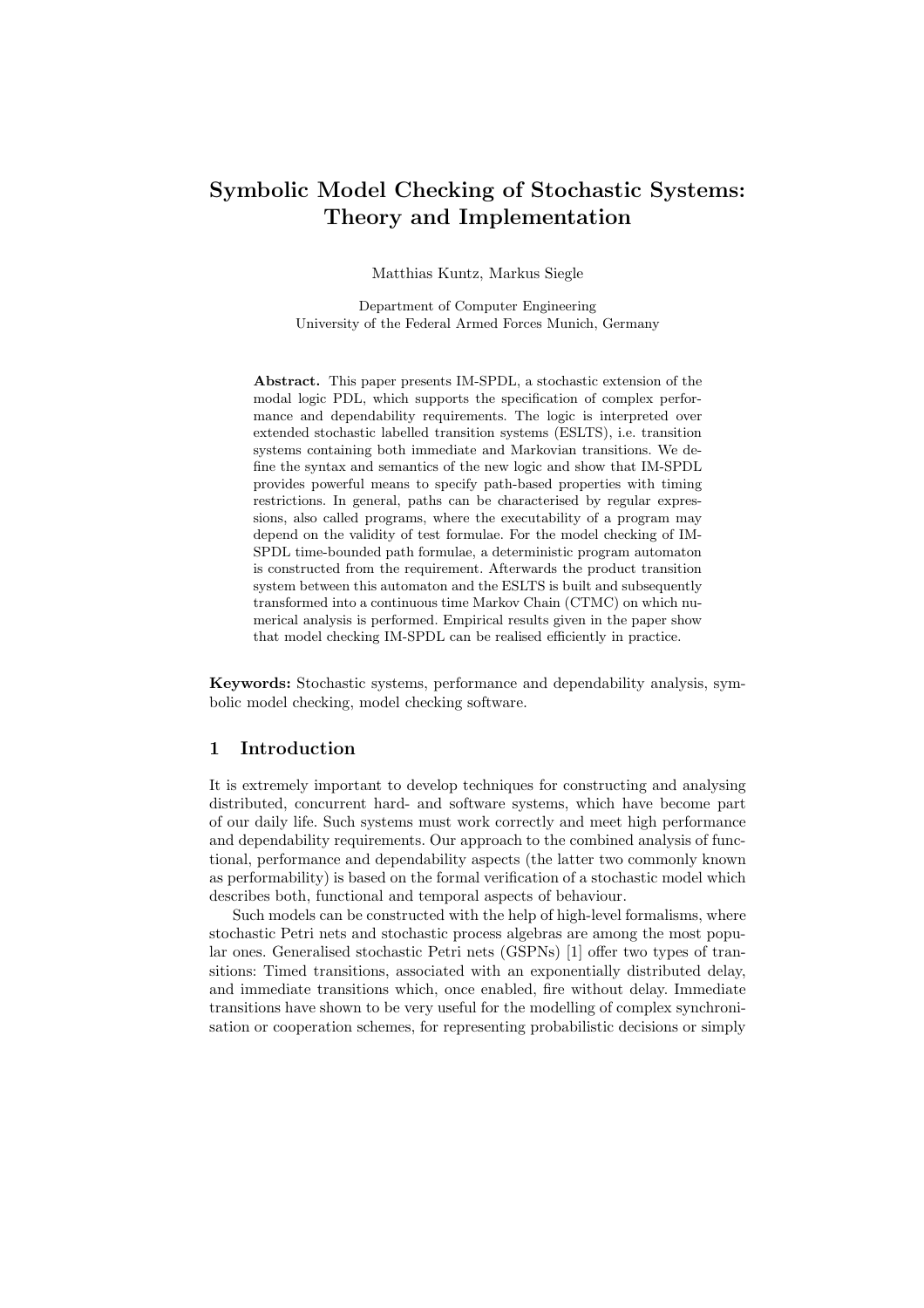for modelling bookkeeping activities which consume only negligible time. For this reason, immediate activities are also an integral part of the Stochastic Activity Network  $(SAN)$  modelling formalism  $[24]$  as implemented in the Möbius modelling framework [10] for the modelling and analysis of performability properties of distributed systems. For similar reasons, immediate transitions have also been included, in the form of immediate actions, into several stochastic process algebras, such as TIPP [13], EMPA [8] and IMC [12]. Overall, one may say that immediate transitions are a very valuable and often used modelling feature.

While there has been substantial work on the model checking of stochastic systems, the aspect of immediate transitions has not been considered in this context. In this paper, we present an extension of the modal logic PDL [11], called IM-SPDL (immediate and Markovian stochastic PDL), which can be used for specifying requirements for models that contain both immediate and Markovian transitions. Such a model we call extended stochastic labelled transition system (ESLTS), since it has two types of transitions and carries action labels as well as state labels. As the paper shall explain, IM-SPDL is a very powerful logic in that it allows its user to specify requirements which are based on the probability measure of sets of execution paths, where regular expressions of actions and so-called tests are used to characterise the set of satisfying paths. The model checking of IM-SPDL time-bounded path formulae follows an automaton-based approach: From the requirement, a deterministic program automaton is constructed, and subsequently the product transition system between this automaton and the ESLTS is built and thereafter transformed into a continuous time Markov Chain (CTMC) on which numerical analysis is performed.

Related Work In recent years, many efforts have been made to devise temporal logics for the specification of system properties in the area of performance analysis, where the underlying model is a labelled Markov chain. One result of these efforts is the logic CSL (continuous stochastic logic) [6], introduced by [3] and extended in [7] with an operator to reason about steady-state behaviour. CSL allows the specification of certain types of performability measures (cf. [5]), but the specification of these measures is completely state-oriented, i.e. based on atomic propositions. In [15] an action-based variant of CSL, called aCSL, was proposed, which is not based on atomic propositions but on sequences of named actions and therefore more suitable for action-oriented formalisms such as process algebras. In [14] it was shown how to employ the logic aCSL for performability modelling. A first combination of the state-oriented and action-oriented approach was the logic aCSL+ [21], where regular expressions of actions are used to characterise satisfying paths. In [17] we presented the first ideas of a stochastic extension of the logic PDL (SPDL) which also combines state-oriented and action-oriented features, and where paths can be specified via regular expressions of actions and so-called tests. The logic asCSL [4], inspired by the path-based reward variables of [22], follows a similar motivation. However, we emphasise the fact that the model to be checked by all logics mentioned in this paragraph is a labelled CTMC which is not allowed to contain immediate transitions.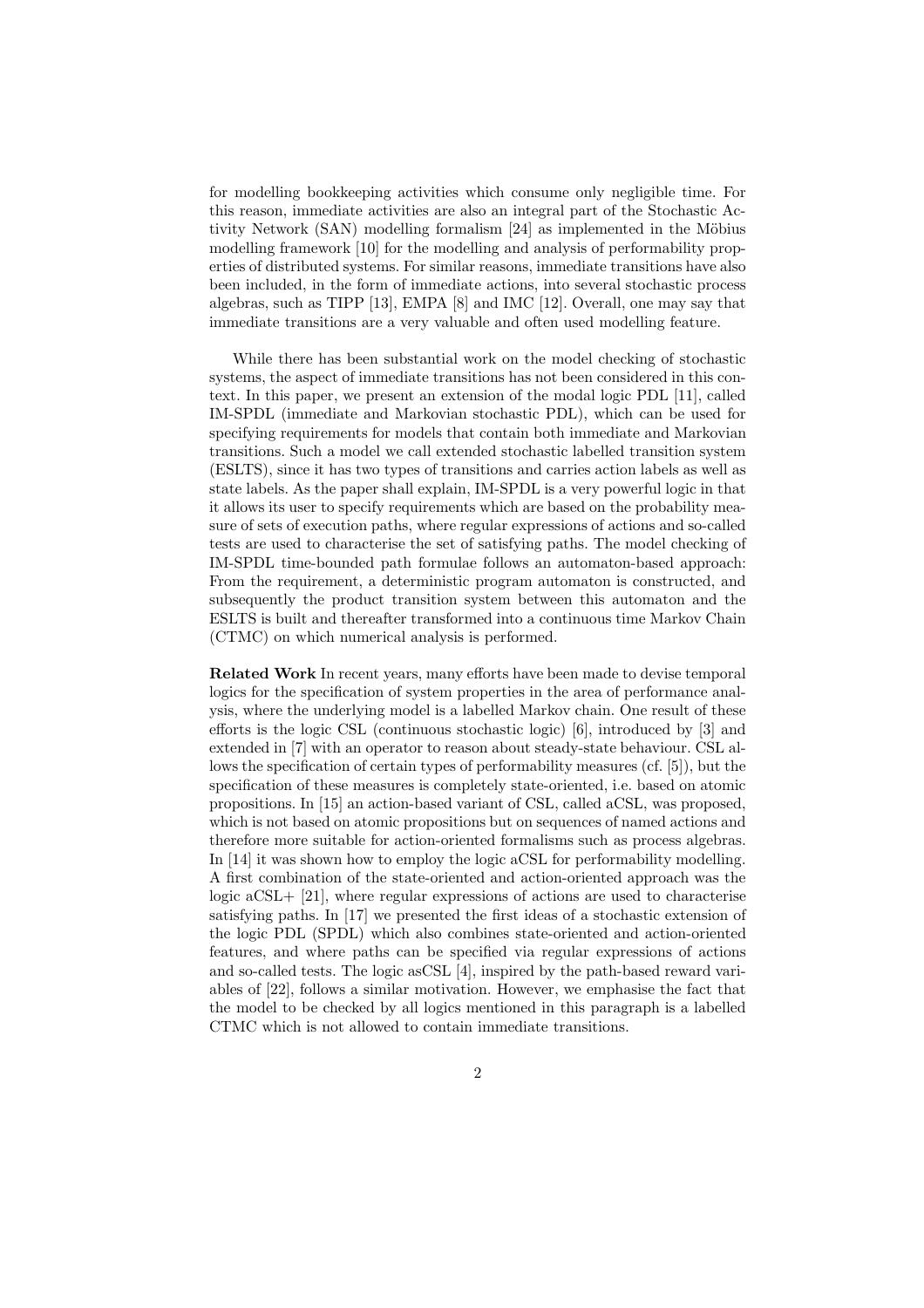

Fig. 1. GSPN-style model of a fault-tolerant packet collector

Organisation of the Paper This paper is organised as follows: In Sec. 2, we introduce ESLTS, the class of models which we consider. Sec. 3 defines the syntax and semantics of the new logics IM-SPDL. In Sec. 4, we show how model checking of IM-SPDL path formulae can be carried out, by constructing a product transition system on which numerical analysis is performed. Sec. 5 presents some empirical results obtained from a prototype implementation. Finally, in Sec. 6 we summarise the results and give pointers to future research.

Example 1 (Running example: Fault-tolerant packet collector). Throughout this paper, we use the example of a fault-tolerant packet collector. Fig. 1 shows the GSPN-style specification of this simple system which has the following repeating behaviour:  $n$  data packets arrive independently, are stored, and then all  $n$  data packets are jointly processed. Arrivals can either be error-free (upper transition ARR, rate  $\lambda$ ) or erroneous (lower transition ARR, rate  $\mu$ ). Rather unusual for GSPNs, there are two timed transitions bearing the same name, ARR, which expresses the fact that these transitions are not distinguishable by an observer. If a data packet contains an error, this error can be correctable (immediate transition c) with a certain probability  $p$ , or non-correctable (immediate transition  $nc$ ) with the complementary probability. In case of a correctable error, the error is corrected (transition  $CO$ ) and more data packets can be received. If the error is non-correctable, the data packet has to be retransmitted (transition  $RT$ ). During the processing of an erroneous packet, no new packet can arrive, which is modelled by the inhibitor arcs from places error, waitcor, and waitrt to the  $ARR$  transitions of the model.  $\square$ 

## 2 Model: Extended Stochastic Labelled Transition Systems

The model of the logic IM-SPDL is an extended stochastic labelled transition system (ESLTS). An ESLTS has two types of transitions, immediate and Markovian transitions. Immediate transitions are untimed transitions, whereas Markovian transitions are associated with an exponentially distributed delay.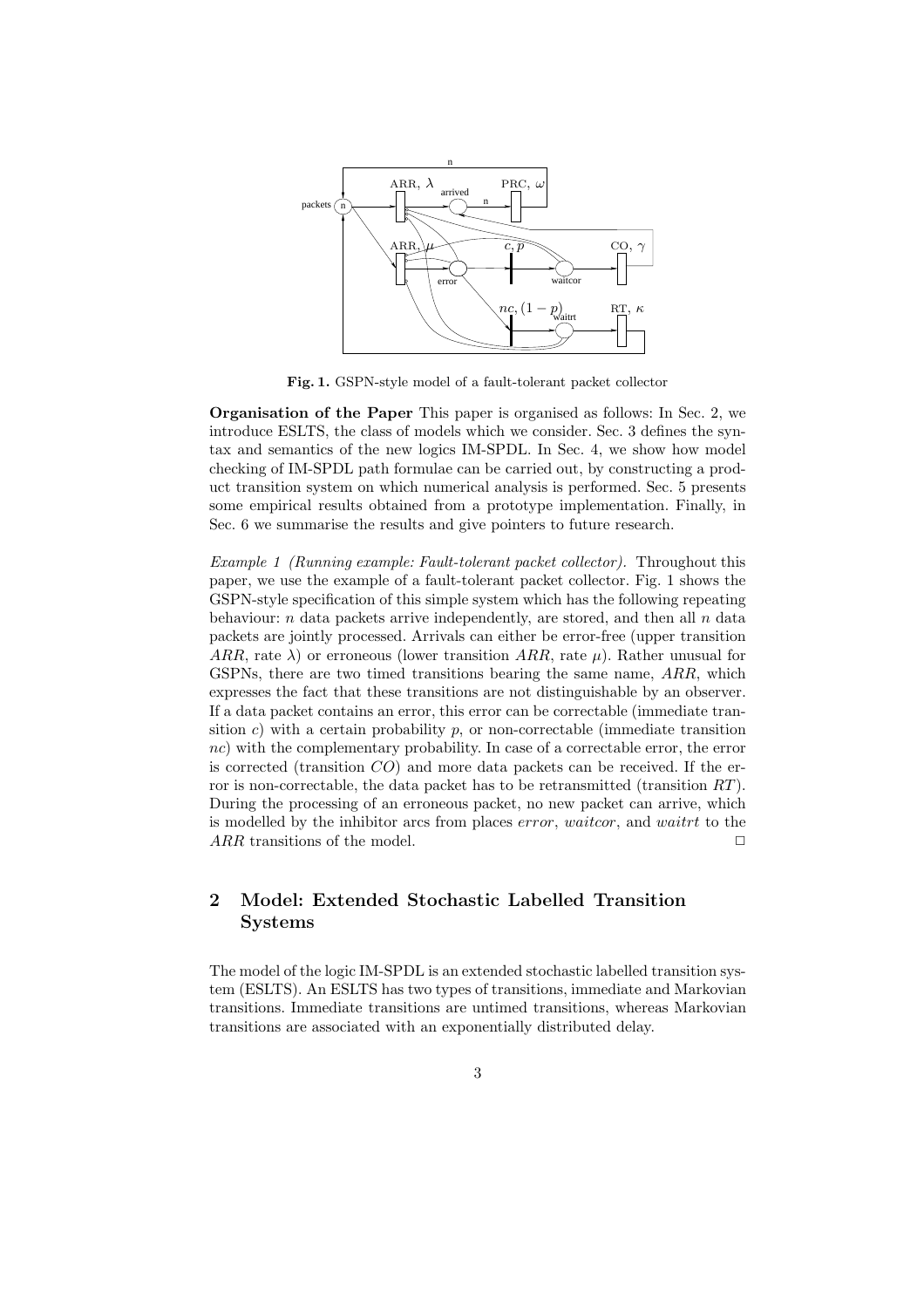Definition 1. (Extended Stochastic Labelled Transition System) An extended stochastic labelled transition system (ESLTS) is a quintuple  $\mathcal{M}$  :=  $(S, L, R_I, R_M, s)$ , where:

- $S$  is a finite set of states.
- $-L : S \mapsto 2^{\mathsf{AP}}$  is the state labelling function that associates with every state  $s \in S$  the set of atomic propositions which hold in that state. AP is the set of atomic propositions.
- $-R_I: S \times \text{Act}_I \times \mathbb{P} \times S$  is the immediate transition relation, where  $\mathbb{P} = (0, 1]$ . If  $(s, a, p, s') \in R_I$ , we write s  $\xrightarrow{a, p} s'$ . Act<sub>I</sub> is a finite set of immediate action labels, i.e. actions, that are associated with immediate transitions, and  $p \in \mathbb{P}$  is a probability. The probabilities associated with the immediate

PSfrag replacements transitions leaving a particular state must sum up to 1 (provided that the state has at least one emanating immediate transition).

- $R_M$ :  $S \times \text{Act}_M \times \text{IR} \times S$  is the Markovian transition relation. Act<sub>M</sub> is a finite set of Markovian action labels, i.e. actions, that are associated with Markovian transitions. We require that  $\mathsf{Act}_I \cap \mathsf{Act}_M = \emptyset$ . If  $(s, a, \lambda, s') \in R_M$ , we write  $s \xrightarrow{a,\lambda} s'$ .
- $s \in S$  is the unique initial state of M.

Example 2 (ESLTS of packet collector). In Fig. 2, the ESLTS  $M$  for the packet collector GSPN from Fig. 1 is shown, where we assume that the number  $n$  of data packets that are to be processed is equal to four.



Fig. 2. ESLTS of the GSPN model for  $n = 4$ 

The system has the following state labels:

$$
\begin{array}{l} L(s_5) = \{{\mathsf{full}}\}, \quad L(s_6) = \ldots = L(s_9) = \{{\mathsf{error}}\}, \\ L(s_{10}) = \ldots = L(s_{13}) = \{{\mathsf{waitrt}}\}, \quad L(s_{14}) = \ldots = L(s_{17}) = \{{\mathsf{waitcor}}\} \end{array}
$$

The sets of immediate and Markovian actions are given as follows:

 $Act_I := \{nc, c\}, \quad Act_M := \{ARR, RT, CO, PRC\}$ 

For example, transitions  $s_6 \xrightarrow{nc,1-p} s_{10}$  and  $s_6 \xrightarrow{c,p} s_{14}$  are immediate, whereas  $s_1 \xrightarrow{ARR, \lambda} s_2$  and  $s_{14} \xrightarrow{CO, \gamma} s_2$  are Markovian transitions.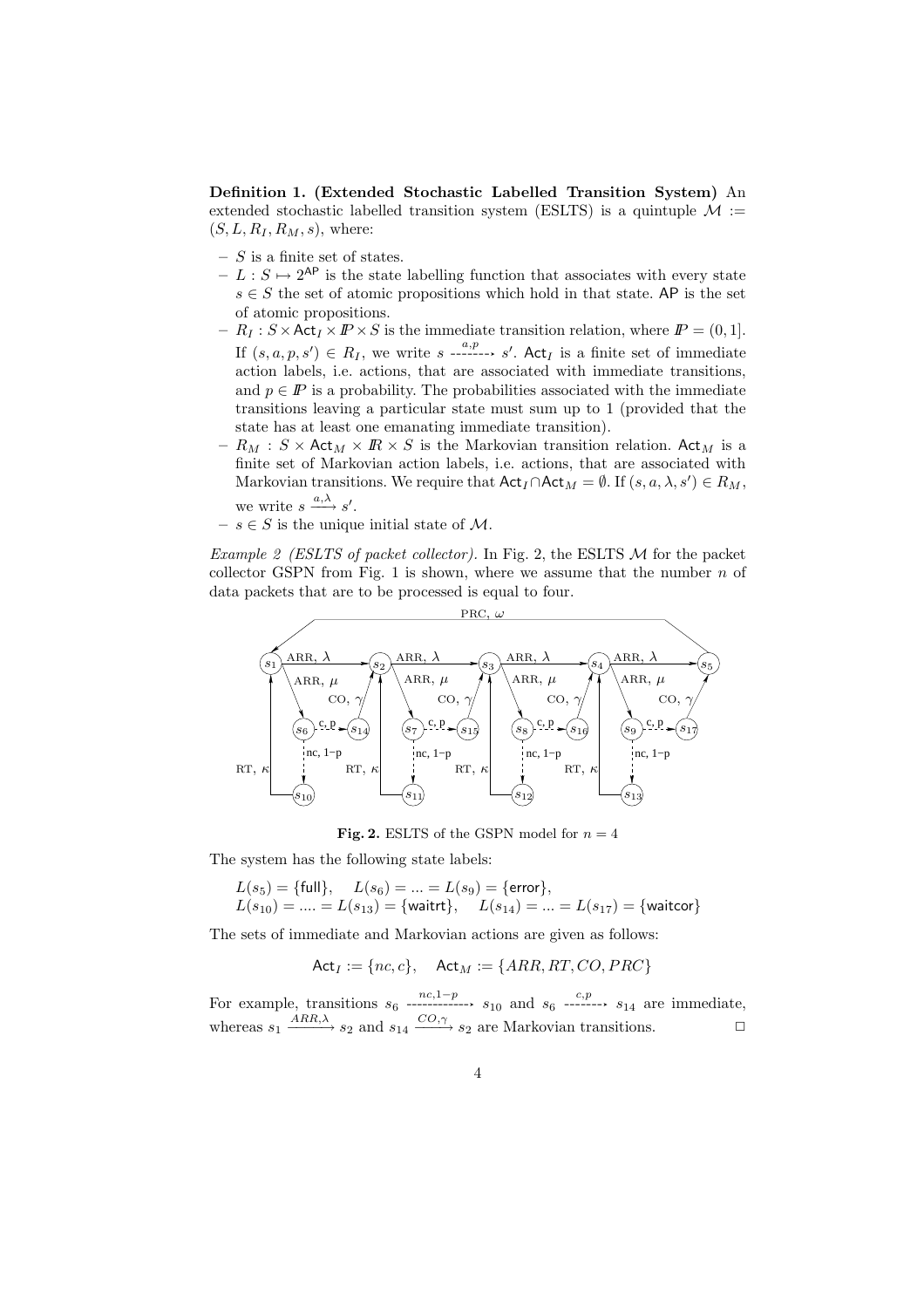Since an ESLTS may have two types of transitions, there are two types of states, vanishing and tangible states.

Definition 2. (Vanishing and tangible states) A state of an ESLTS is called vanishing (instable) if it possesses at least one outgoing immediate transition. Otherwise the state is called tangible (stable).

A vanishing state is left as soon as it is entered, i.e. its sojourn time is zero. A tangible state has at least one outgoing Markovian transition (unless it is absorbing), therefore its sojourn time is governed by an exponential distribution whose rate parameter  $\lambda$  equals the sum of all the rates of the Markovian transitions emanating from that state. In the context of compositional modelling formalisms, such as stochastic process algebras, a further refinement of the notions of tangible/vanishing states is possible [25]. However, as our model checking approach is independent of any high-level modelling formalism, as long as the model to be checked is a single ESLTS which is considered in isolation, it suffices to distinguish between vanishing and tangible states.

Example 3. In Fig. 2 states  $s_6$ ,  $s_7$ ,  $s_8$ , and  $s_9$  are vanishing, the remaining states are tangible.  $\Box$ 

For the semantics of the logic IM-SPDL, the following notion of a path is of great importance:

**Definition 3.** (Paths in  $M$ ) An infinite path  $\sigma$  of an ESLTS  $M$  is a sequence of transitions of the form  $s_0 \stackrel{a_0,t_0}{\longrightarrow} s_1 \stackrel{a_1,t_1}{\longrightarrow} s_2 \dots$  where:

- $-t_i = \tau(\sigma, i) \in I\!\!R_{\geq 0}$  is the real-valued sojourn time in  $s_i$  before passing to  $S_{i+1}$ .
- $-$  if  $a_i$  ∈ Act<sub>M</sub>, then  $\exists \lambda : (s_i, a_i, \lambda, s_{i+1}) \in R_M$  and  $t_i > 0$  is the sojourn time in state  $s_i$  (i.e.  $t_i$  is the value drawn from an exponential distribution).
- $-$  if  $a_i$  ∈ Act<sub>I</sub>, then  $\exists p$  :  $(s_i, a_i, p, s_{i+1})$  ∈  $R_I$  and  $t_i = 0$  is the sojourn time in state  $s_i$ .
- $\sigma[i]$  is the  $(i + 1)$ st state on path  $\sigma$ .
- $-\sigma\Theta t$  is the state at time point t.
- $a[i]$  is the  $(i + 1)$ st action on path  $\sigma$ .

A finite path  $\sigma$  is a finite sequence of transitions of the form:  $s_0 \stackrel{a_0,t_0}{\longrightarrow} s_1 \stackrel{a_1,t_1}{\longrightarrow}$  $s_2 \ldots s_{n-1} \stackrel{a_{n-1},t_{n-1}}{\longrightarrow} s_n$ , where  $s_n$  is an absorbing state. For a finite path,  $\tau(\sigma,i)$ is defined for  $i < n$  as for infinite paths, and for  $i = n$  we define  $\tau(\sigma, i) = \infty$ . The set  $\mathsf{PATH}^{\mathcal{M}}(s) := \{ \sigma | \sigma[0] = s \}$  is the set of all finite or infinite paths with initial state s.

## 3 Syntax and Semantics of IM-SPDL

The logic IM-SPDL is a stochastic extension of PDL [11], a multi-modal program logic. Beside the standard ingredients such as propositional logic and the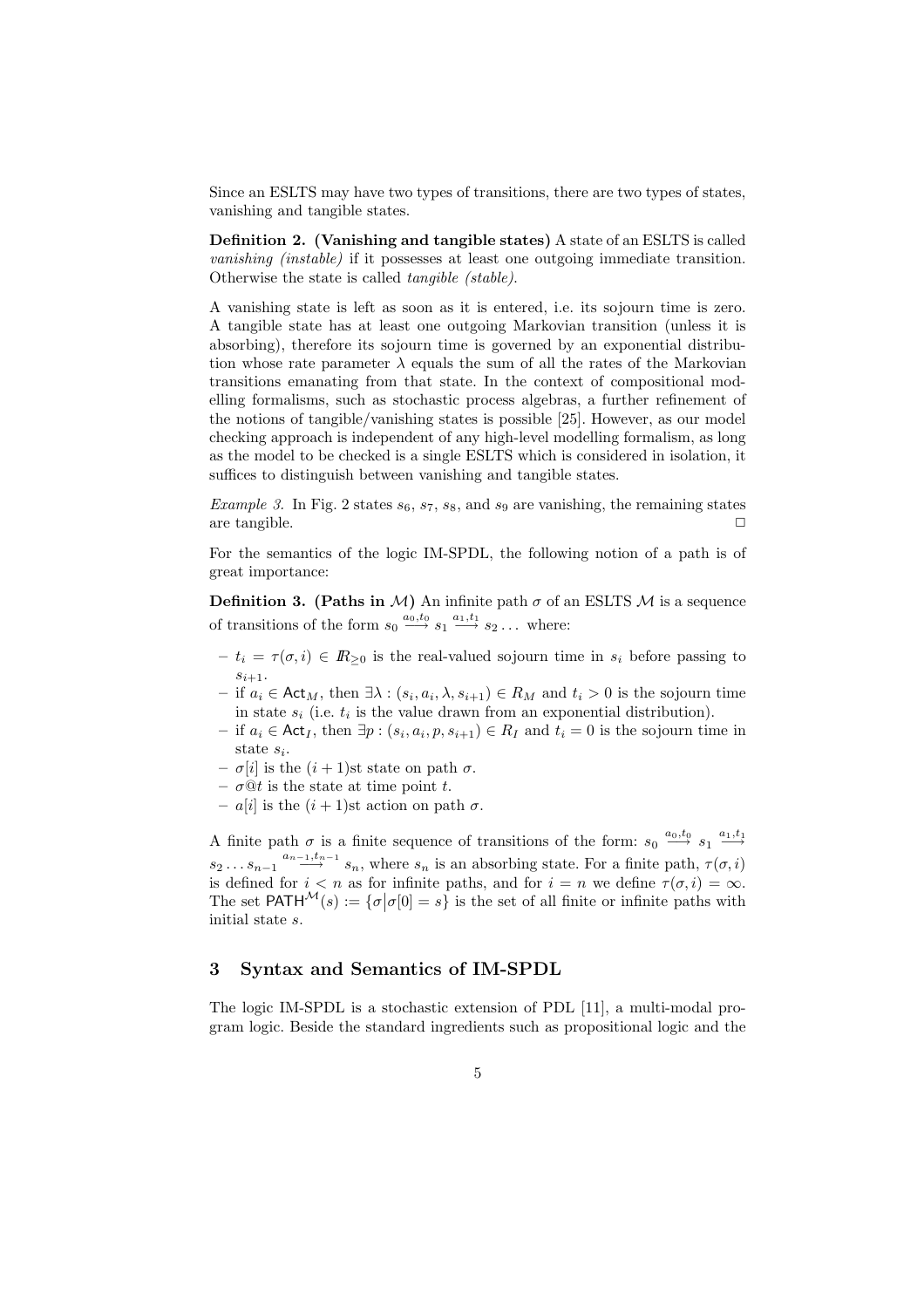modal  $\Diamond$ -operator ("possibly"), PDL enriches the  $\Diamond$ -operator with so-called regular programs which are basically regular expressions of actions and tests (cf. Def. 5 below). If  $\Phi$  and  $\Psi$  are PDL formulae and  $\rho$  is a program, then  $\Phi \vee \Psi$ ,  $\neg \Phi$  and  $\langle \rho \rangle \Psi$  are formulae.  $\langle \rho \rangle \Psi$  means that it is possible to execute program ρ, thereby ending up in a state that satisfies Ψ.

With respect to PDL we have added the following operators to obtain IM-SPDL: A path operator that extends the original PDL  $\langle . \rangle$ -operator by specifying time bounds within which the  $\Psi$  state has to be reached, a probabilistic path quantifier  $P_{\bowtie p}$  to reason about the transient probabilistic behaviour of a system, and a steady-state operator  $S_{\bowtie p}$  to reason about the behaviour of the system once stationarity of the underlying Markov chain is reached.

#### 3.1 Syntax of IM-SPDL

The formulae of IM-SPDL are formally defined as follows:

**Definition 4. (Syntax of IM-SPDL)** Let  $p \in [0,1]$  be a probability and  $q \in \mathsf{AP}$  an atomic proposition and  $\bowtie \{ \leq, \leq, \geq, \geq \}$  a comparison operator. The state formulae  $\Phi$  of SPDL are defined as follows:

$$
\Phi := q | \Phi \vee \Phi | \neg \Phi | \mathcal{S}_{\bowtie p}(\Phi) | \mathcal{P}_{\bowtie p}(\phi) | (\Phi)
$$

Path formulae  $\phi$  are defined by:

$$
\phi:=\varPhi[\rho]^I\varPhi
$$

where I is the closed time interval  $[t, t']$  of the real axis. The symbol  $\rho$  represents a program as defined by Def. 5.

**Definition 5. (Programs)** Let  $Act = Act_I \cup Act_M$  be a set of actions, which are also called atomic programs, and TEST be a set of IM-SPDL state formulae. A program  $\rho$  is defined by the following grammar:

$$
\rho := \epsilon | \varPhi?; a | \rho; \rho | \rho \cup \rho | \rho^* | \varPhi?; \rho | (\rho)
$$

where  $\epsilon \notin$  Act is the empty program,  $a \in$  Act and  $\Phi \in$  TEST.

The operators ; (sequential composition), ∪ (choice), and ∗ (Kleene star) have their usual meaning. The operator  $\Phi$ ?;  $\rho$  (resp.  $\Phi$ ?; a) is the so-called test operator (also called guard operator). Its informal semantics is as follows: Test whether  $\Phi$ holds in the current state of the model. If this is the case, then execute program ρ, otherwise ρ is not executable. Def. 5 requires that every atomic program is preceded by a test formula  $\Phi$ , but this can be the trivial test (i.e.  $\Phi = \text{true}$ ). From standard automata theory it is known that regular expressions coincide with regular languages, i.e. sets of words that are generated according to the rules of regular expressions. Programs as defined in Def. 5 can be seen as regular expressions over the alphabet  $\Sigma = \text{TEST} \times (\text{Act} \cup \epsilon)$ . Words that are generated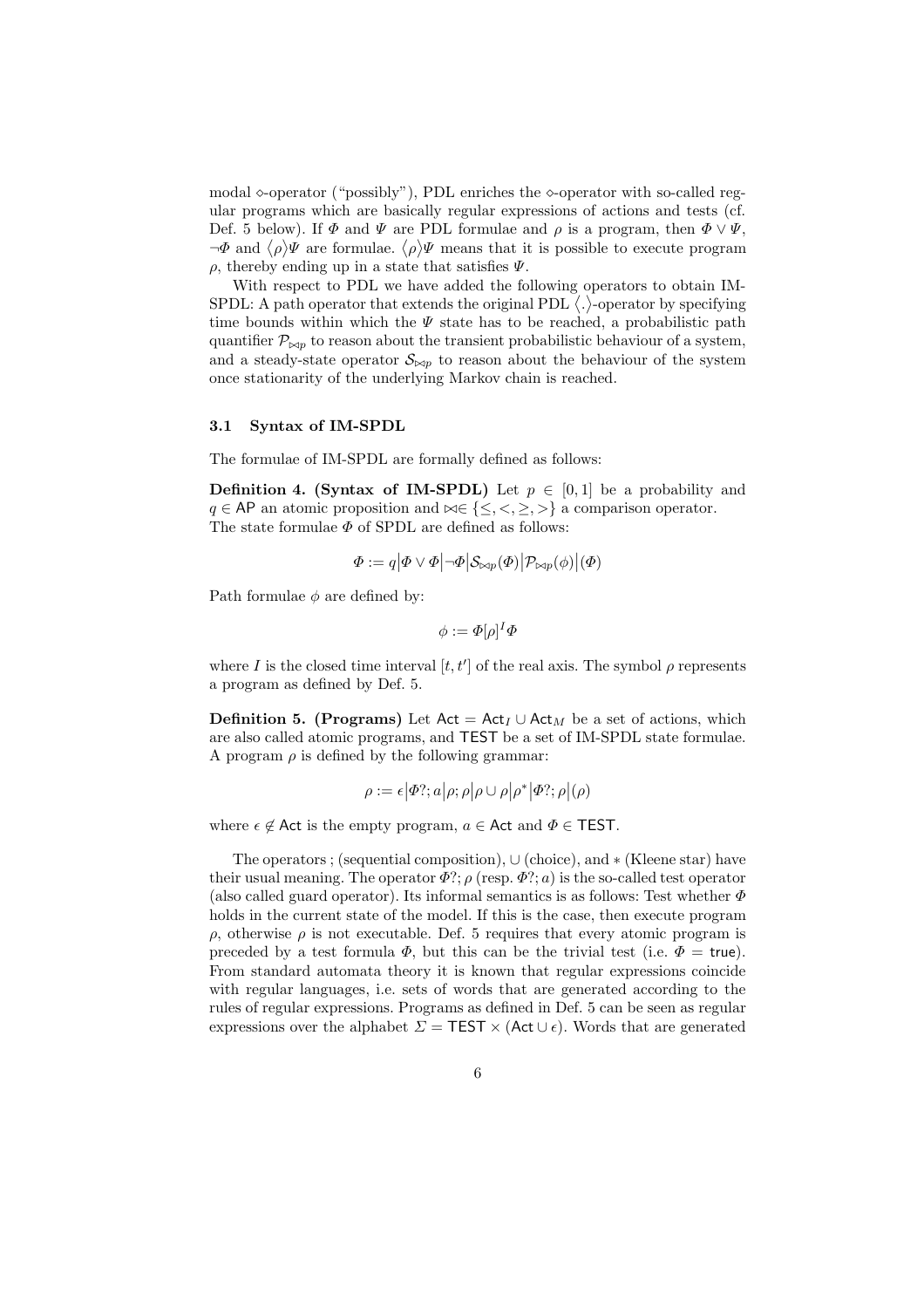from programs in IM-SPDL will be referred to as program instances. The set of these program instances is called, as before, a language.

The length of a program instance r, denoted by  $|r|$ , is the number of elements from  $\Sigma$  occuring in it. For  $0 \leq i < |r|$ ,  $r[i]$  is the  $(i+1)$ st element of r.  $TF(r[i])$  $d$  denotes the test formula part of  $r[i]$ , and  $Act(r[i])$  denotes the action part of  $r[i]$ .

Example 4 (Programs and program instances). Let  $Act = Act_I \cup Act_M$  as in Ex. 2 be the set of atomic programs, and  $TEST = {error, full, ..., \neg error, \neg full, ...\}$  the set of test formulae. Using the grammar from Def. 5, possible programs  $are<sup>1</sup>$ 

 $\rho_1 = ARR; (\neg \textsf{error}?; ARR)^\ast; c; CO; ARR^\ast \text{ and }$  $\rho_2 = (\neg \text{full}?; ARR); c; CO; (\text{full}?; \epsilon).$ 

Some program instances of  $\rho_1$  are:

 $q = ARR; c; CO; ARR; ARR,$  $r = ARR$ ; ( $\neg$ error?;  $ARR$ ); c; CO and  $s = ARR$ ; (¬error?;  $ARR$ ); (¬error?;  $ARR$ ); c; CO; ARR.

For r it holds that  $|r| = 4$ ,  $Act(r[1]) = ARR$  and  $TF(r[1]) = \neg$ error.  $\Box$ 

#### 3.2 Semantics of IM-SPDL

Before we give the formal semantics of IM-SPDL, we provide an informal explanation. The meaning of negation  $(\neg \Phi)$  and disjunction  $(\Phi \vee \Psi)$  is as usual.  $\mathcal{S}_{\bowtie p}(\phi)$  asserts that the steady-state probability of the set of  $\Phi$ -states, i.e. the probability to reside in a  $\Phi$ -state once the system has reached stationarity, satisfies the boundary as given by  $\bowtie$  p.  $\mathcal{P}_{\bowtie p}(\phi)$  asserts that the probability measure of the paths that satisfy  $\phi$  is within the bounds as given by  $\bowtie p$ . Path formula  $\Phi[\rho]^{[t,t']}$  means that a state that satisfies  $\Psi$  is reached within at least t but at most  $t'$  time units, and that all preceding states must satisfy  $\Phi$ . Additionally, the action sequence of the path to the  $\Psi$  state must correspond to the action sequence of a word from the language  $\mathcal{L}_{\rho}$  (the language induced by program  $ρ$ ) and all test formulae that are part of program  $ρ$  must be satisfied by the corresponding states on the path.

**Definition 6.** (State probabilities) The probability to be in state  $s'$  at time point  $t$ , provided that the system is in state  $s$  at time  $0$ , is given by

$$
\pi^{\mathcal{M}}(s, s', t) = Pr(\sigma \in \mathsf{PATH}^{\mathcal{M}}(s) | \sigma @ t = s')
$$

The definition for steady-state probabilities is similar, taking into account that steady-state means 'on the long run':

$$
\pi^{\mathcal{M}}(s, s') = \lim_{t \to \infty} \pi^{\mathcal{M}}(s, s', t)
$$

These definitions can be extended to sets of states: For  $S' \subseteq S$ :

$$
\pi^{\mathcal M}(s,S',t):=\sum_{s'\in S'}\pi^{\mathcal M}(s,s',t)\quad \text{ and }\quad \pi^{\mathcal M}(s,S'):=\sum_{s'\in S'}\pi^{\mathcal M}(s,s').
$$

 $1$  For better readability we often omit the trivial test formula, i.e. we write a instead of  $(true?; a)$ .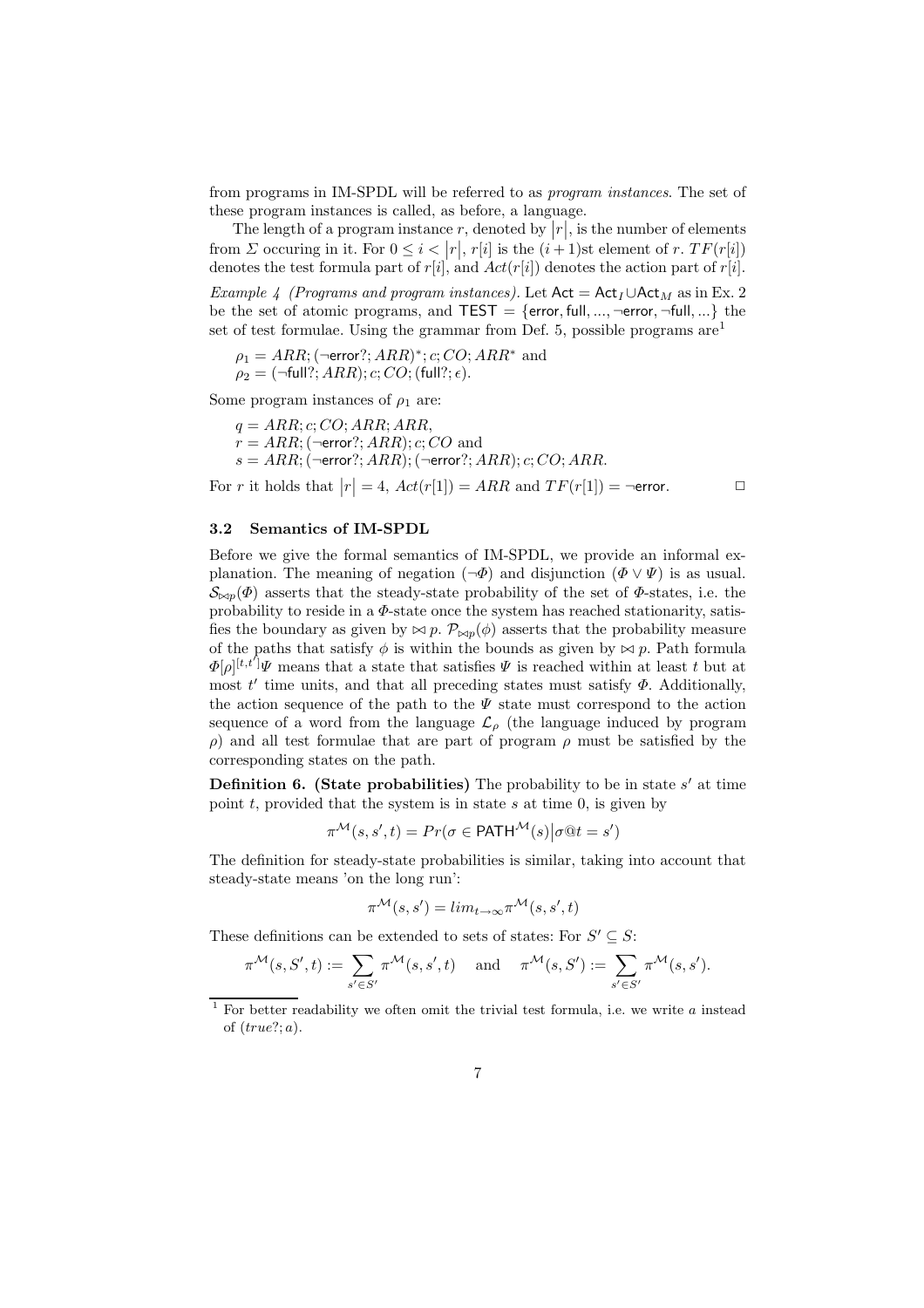We are now ready to give the formal semantics of IM-SPDL.

Definition 7. (Semantics of IM-SPDL) The semantics of state formulae is defined as follows:  $M, s \models a \Longleftrightarrow a \in L(s)$ 

$$
\mathcal{M}, s \models q \iff q \in L(s)
$$
  

$$
\mathcal{M}, s \models \neg \Phi \iff \mathcal{M}, s \not\models \Phi
$$
  

$$
\mathcal{M}, s \models (\Phi \lor \Psi) \iff \mathcal{M}, s \models \Phi \text{ or } \mathcal{M}, s \models \Psi
$$
  

$$
\mathcal{M}, s \models \mathcal{S}_{\bowtie p}(\Phi) \iff \pi^{\mathcal{M}}(s, Sat(\Phi)) \bowtie p
$$
  

$$
\mathcal{M}, s \models \mathcal{P}_{\bowtie p}(\phi) \iff Prob^{\mathcal{M}}(s, \phi) \bowtie p
$$

 $Sat(\Phi)$  is the set of states that satisfy  $\Phi$ , and  $Prob^{\mathcal{M}}(s, \phi)$  is the probability measure of all paths  $\sigma \in \text{PATH}(s)$  that satisfy  $\phi$ :

$$
Prob^{\mathcal{M}}(s,\phi) := Pr(\sigma \in \mathsf{PATH}^{\mathcal{M}}(s) | \mathcal{M}, \sigma \models \phi)
$$

For the semantics of path formulae we have to relate the instances of the program  $\rho$  to words on paths in the ESLTS  $\mathcal{M}$ .

**Definition 8. (Words on paths)** The word  $W^k$  of length  $k \geq 0$  on a path  $\sigma \in \mathsf{PATH}^{\mathcal{M}}$  is defined as follows:

$$
\mathcal{W}^0(\sigma) := \epsilon
$$
  
\n
$$
\mathcal{W}^k(\sigma) := \mathcal{W}^{k-1}(\sigma) \circ a[k-1]
$$
  
\nwhere  $a[k-1] \in \text{Act}_M \wedge \sigma[k-1] \xrightarrow{a[k-1], t_{k-1}} \sigma[k]$  or  
\n $a[k-1] \in \text{Act}_I \wedge \sigma[k-1] \xrightarrow{a[k-1], 0} \sigma[k].$ 

For  $i = 0, 1, \ldots, k - 1$ ,  $\mathcal{W}^k(\sigma)[i]$  denotes the  $i + 1$ st action on path  $\sigma$ .

Example 5. Consider a path  $\sigma := s_1 \xrightarrow{ARR, t_1} s_6 \xrightarrow{c, 0} s_{14} \xrightarrow{CO, t_2} s_2 \xrightarrow{ARR, t_3} \dots$ of the ESLTS from Fig. 2. The word of length 2 induced by  $\sigma$  is  $(ARR, c)$ , the word of length 4 is  $(ARR, c, CO,ARR)$  and  $W^4(\sigma)[2] = CO$ .

Definition 9. (Semantics of path formulae) The semantics of path formulae is defined as follows:

$$
\mathcal{M}, \sigma \models \Phi[\rho]^{[t, t']} \Psi \iff \exists k (\mathcal{M}, \sigma[k] \models \Psi \land \forall 0 \le i < k(\mathcal{M}, \sigma[i] \models \Phi) \land \text{ time\_restriction} \land \text{ } \land \text{ program\_matching})
$$

The first line states that there must be a state  $\sigma[k]$  that satisfies  $\Psi$  and that all preceding states must satisfy  $\Phi$ . The formula *time restriction* is defined as follows:

$$
\begin{aligned}\n\text{time\_restriction} &:=\\
(1) \quad & \left( (t = 0 \land \sum_{i=0}^{k-1} t_i \le t') \lor \right. \\
(2) \quad & \left( t \ne 0 \land \left( (t \le \sum_{i=0}^{k-1} t_i \le t') \lor \left( \sum_{i=0}^{k-1} t_i < t \land \sum_{i=0}^k t_i > t \land \sigma[k] \models \varPhi \right) \right) \right)\n\end{aligned}
$$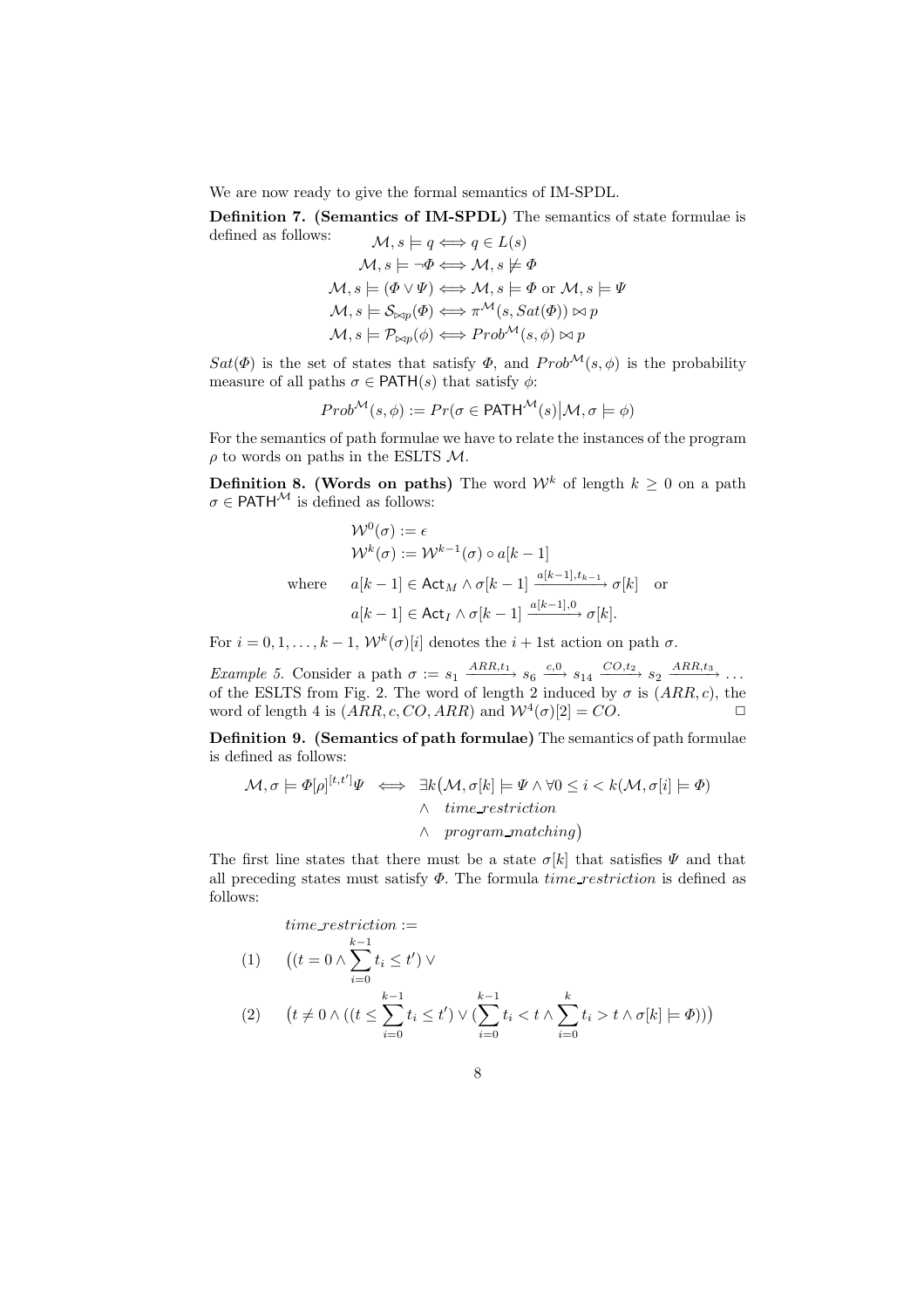It expresses the restrictions stemming from the time bounds that are imposed on paths. In line  $(1)$ , if the lower time bound is zero, then the only requirement is to reach a  $\Psi$ -state before more than  $t'$  time units have passed. Line (2) covers the case where the lower time bound is greater than zero. In this case, either the entry time into state  $\sigma[k]$  must lie within the interval  $[t, t']$ , or if the entry time is less than t, then the sojourn time in  $\sigma[k]$  plus the sojourn times in the previous states must be greater than  $t$ . The formula *program matching* is defined as follows:

 $program\_matching :=$ 

(1) 
$$
(\exists r \in \mathcal{L}(\rho) \land |r| = k \land Act(r[k-1]) \neq \epsilon \land
$$

$$
\forall 0 \leq i \leq k - 1(Act(r[i]) = \mathcal{W}^{(k)}(\sigma)[i] \land \mathcal{M}, \sigma[i] \models TF(r[i])) \lor
$$

$$
(2) \quad (\exists r \in \mathcal{L}(\rho) \land |r| = k + 1 \land Act(r[k]) = \epsilon \land \sigma[k] \models TF(r[k]) \land
$$

$$
\forall 0 \leq i \leq k - 1(Act(r[i]) = \mathcal{W}^{(k)}(\sigma)[i] \land \mathcal{M}, \sigma[i] \models TF(r[i]))
$$

This formula expresses that the word induced on path  $\sigma$  must be matched by the corresponding action parts of a program instance r and that the tests appearing in the program must be satisfied by the appropriate states on the path. There are two possibilities, as indicated in the formula:  $(1)$  If the last element of r is of the form  $\Phi$ ?; a, where  $a \neq \epsilon$ , the corresponding state must satisfy the test formula and the last transition on the path must have a label identical to the action part of r[k - 1]. (2) If the last element of r is of the form  $\Phi$ ?;  $\epsilon$ , i.e. has an empty action part, then it only has to be checked whether the corresponding state on the path satisfies the test formula.

*Example 6 (IM-SPDL formulae)*. With respect to the ESLTS  $M$  of Fig. 2 we specify four example requirements:

– Is the probability to receive four data packets with at most one packet containing a non-correctable error within 5 time units greater than 0.9?

 $\varPhi_1:=\mathcal{P}_{>0.9}(\neg\textsf{full}[ARR^*;nc;RT;ARR^*\cupARR^*]^{[0,5]}$  full)

– Is the probability to reach a state in which the buffer is full with a single arrival greater than zero?

$$
\Phi_2:=\mathcal{P}_{>0}(\neg\text{full }[ARR]^{[0,\infty]}\text{ full})
$$

Requirement  $\Phi_2$  characterises state  $s_4$ .

– Is the probability that the buffer is full after at most 7.3 time units greater than 75 percent, if the following side conditions must be met: The only packet that contains an error is the fourth packet. This error must be correctable.

$$
\varPhi_3:=\mathcal{P}_{>0.75}(\mathsf{true}\ [ARR^*;(\varPhi_2?;ARR);c;CO]^{[0,7.3]}\ \mathsf{true})
$$

– In steady-state, is the probability that the system is currently processing either a correctable or a non-correctable error, less than 3%?

$$
\varPhi_4:=\mathcal{S}_{<0.03}(\text{waitcor}\vee\text{waitrt})
$$

 $\Box$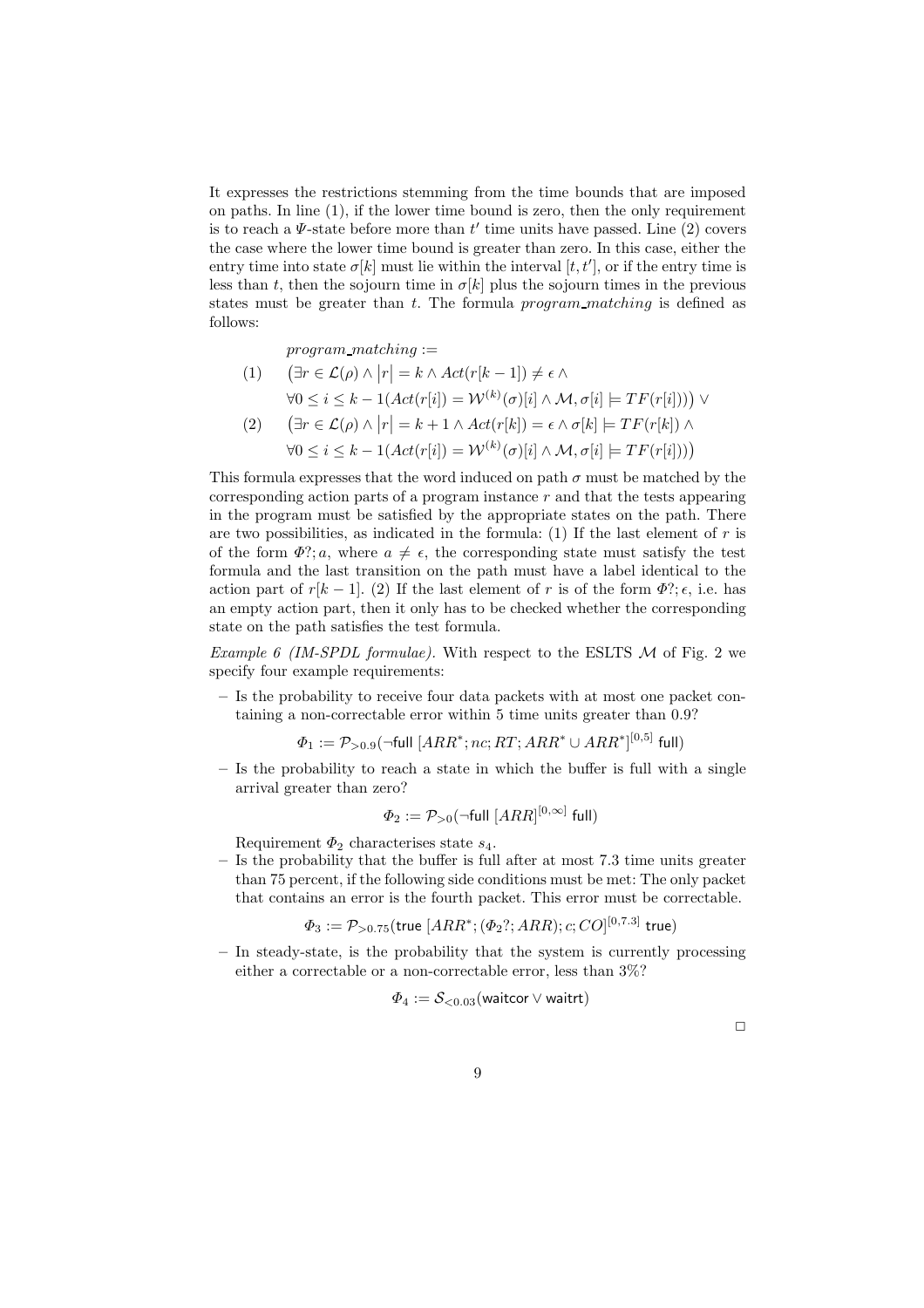## 4 Model Checking IM-SPDL

In this section, we describe the model checking algorithm for the logic IM-SPDL. Central for this are the notions of program automata and product transition systems which we introduce in the sequel. Due to restricted space we will only describe the general idea of how to model check IM-SPDL path formulae, full details can be found in [18].

#### 4.1 General Idea

The overall model checking algorithm for IM-SPDL is similar to that of CTL in the sense that we start by checking elementary subformulae and then proceed to the checking of more and more complex subformulae until the overall formula has been checked. Model checking propositional logic subformulae works as for CTL. Steady-state subformulae are checked in three steps as follows:

- 1. The ESLTS  $M$  is transformed into a state-labelled CTMC  $M'$ , by eliminating the vanishing states, as described, for instance, in [2].
- 2. On  $\mathcal{M}'$ , model checking the steady-state operator works as for CSL [6]. Step 2 yields the verification results for the tangible states only.
- 3. During step 1, for each vanishing state the probability to reach a certain tangible state as the next tangible state is recorded. These probabilities are now combined with the results of step 2 in order to obtain the verification results for the vanishing states.

The basic model checking procedure for IM-SPDL path formulae with leading  $P_{\bowtie p}$  operator is more involved: We assume that we want to check whether state s of a given ESLTS M satisfies the formula  $\mathcal{P}_{\bowtie p}(\phi)$ , where  $\phi = \Phi[\rho]^{[t,t']} \Psi$ . The basic idea is to reduce the IM-SPDL model checking problem  $\mathcal{M}, s \models \mathcal{P}_{\bowtie p}(\phi)$  to the CSL model checking problem of deciding whether  $\mathcal{M}^*, s^* \models \mathcal{P}_{\bowtie p}(\mathsf{F}^{[t,t']}$ succ) for a CTMC  $\mathcal{M}^*$  (to be constructed) and a state  $s^*$  of  $\mathcal{M}^*$ . A path satisfies the CSL path formula  $F^{[t,t']}$ succ, if within the time interval  $[t, t']$  a state is reached that satisfies the new atomic proposition succ. We take the following steps:

- 1. From the program  $\rho$  we derive a deterministic program automaton  $\mathcal{A}_{\rho}$ , which is a variant of deterministic finite automata.
- 2. Using the given ESLTS M and the program automaton  $A_{\rho}$ , we construct a product ESLTS (PESLTS)  $\mathcal{M}^{\times}$ . The state space of  $\mathcal{M}^{\times}$  is the product between M and  $A_{\rho}$ , i.e. states are of the form  $(s_i, z_i)$ , where  $s_i$  is a state of M and  $z_i$  a state of  $\mathcal{A}_{\rho}$ . In addition,  $\mathcal{M}^{\times}$  contains an absorbing error state with the new state label fail. The transitions in  $\mathcal{M}^{\times}$  are labelled with rates in case of Markovian transitions and with probabilities in case of immediate transitions. The purpose of building this PESLTS is to check whether  $\phi =$  $\Phi[\rho]^{[t,t']} \Psi$  is functionally satisfiable in M or not.
- 3. In order to compute the probability measure of the paths satisfying  $\phi$  we proceed as follows: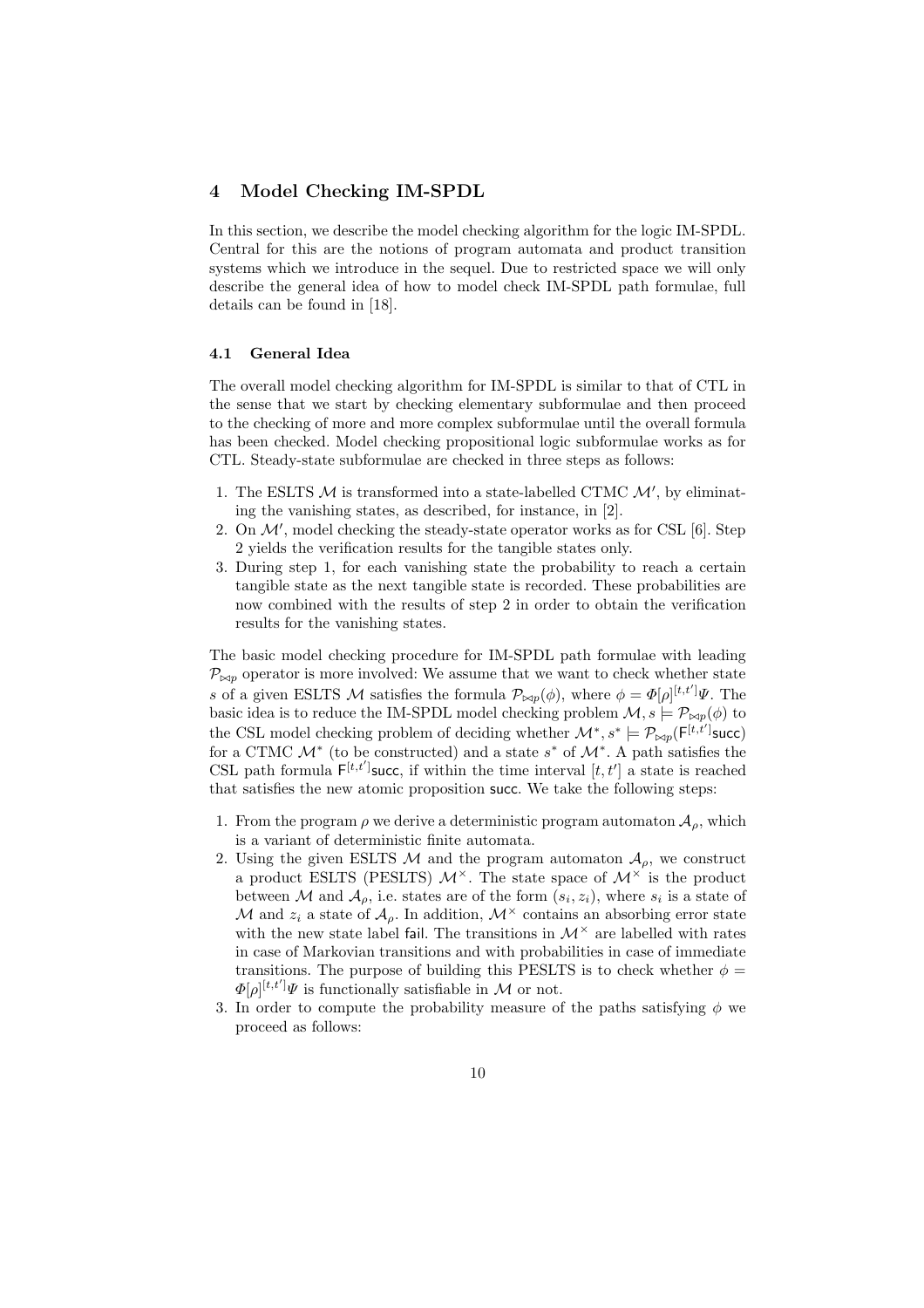- (a) All states  $(s_i, z_i)$  of  $\mathcal{M}^{\times}$  for which  $s_i$  is a  $\Psi$ -state and  $z_i$  is an accepting state are replaced by a single absorbing goal state, with the special state label succ (for "success"). All transitions leading to a state  $(s_i, z_j)$  of the kind just described are redirected to this succ-state.
- (b) The PESLTS  $\mathcal{M}^{\times}$  is transformed into a CTMC  $\mathcal{M}^*$  by eliminating vanishing states as in [2].
- 4. On M<sup>∗</sup> we can compute the probability measure of all paths satisfying the CSL formula  $\mathcal{P}_{\bowtie p}(\mathsf{F}^{[t,t']}$ succ), which is equivalent to the probability measure of the paths satisfying the original formula  $\mathcal{P}_{\bowtie p}(\phi)$  in the original model M.

#### 4.2 Program Automata

According to Sec. 4.1 we have to derive an automaton from a given program  $\rho$ . This is done by the following steps:

- At first, we construct from  $\rho$  a non-deterministic program automaton (NPA)  $\mathcal{N}_o$ . The definition of NPA is identical to that of non-deterministic finite automata as known from standard automata theory, albeit with special input alphabet  $\Sigma$  as introduced above in Sec. 3.1.
- Secondly, we turn  $\mathcal{N}_{\rho}$  into a deterministic program automaton (DPA)  $\mathcal{A}_{\rho}$ . DPAs are formally defined in Def. 10. From this definition, it follows that the determinisation of an NPA is quite different from making a non-deterministic finite automaton deterministic. We will exemplify and justify our approach in example 7.

Definition 10 (Deterministic program automaton DPA). A DPA A is a quintuple  $(Z_{\mathcal{A}}, \Sigma_{\mathcal{A}}, z^{Start}, E_{\mathcal{A}}, \delta_{\mathcal{A}})$  where

- $Z_{\mathcal{A}}$  is a finite set of states,
- $\Sigma_{\mathcal{A}}$  = TEST  $\times$  (Act  $\cup$   $\epsilon$ ) is the input alphabet,
- $z_{\mathcal{A}}^{Start} \in Z_{\mathcal{A}}$  is the initial state,
- $E_{\mathcal{A}} \subseteq Z_{\mathcal{A}}$  is the set of accepting states and
- $\delta_{\cal A} : Z_{\cal A} \times \varSigma_{\cal A} \to Z_{\cal A}$  is the state transition function which has to satisfy the following condition: If a state  $z$  possesses more than one outgoing transition then, either the action parts of the labellings of all outgoing transitions must be pairwise different, or if there are two or more transitions whose action parts are identical, then the test formula parts of them must not be true at the same time.

Our model checking approach relies on the following theorem:

#### Theorem 1. For every NPA, an equivalent DPA can be constructed.

Although Theorem 1 seems quite obvious, it should be noted that its proof is not the same as the equivalence proof of deterministic and non-deterministic finite automata from standard automata theory, since the input symbols have both a test part and an action part, and during determinisation the semantics of the test part must be taken into account. Instead of a formal proof of Theorem 1, we consider the following illustrative example: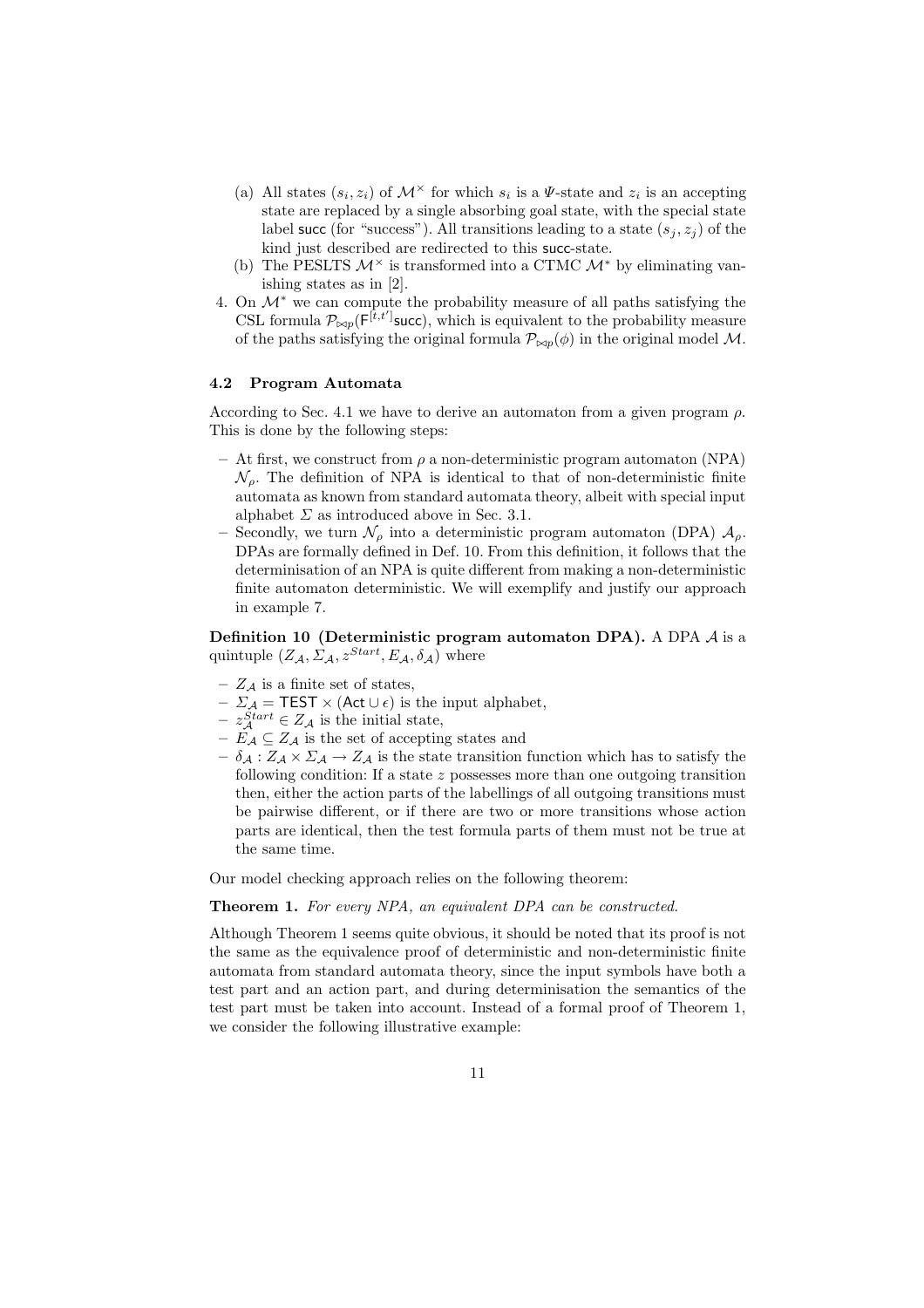

Fig. 3. Non-deterministic program automaton  $\mathcal{N}_{\rho}$  for the program of  $\Phi_3$ 

Example 7 (NPA and DPA). Fig. 3 shows a non-deterministic program automaton  $\mathcal{N}_{\rho}$  for the program  $\rho = ARR^*; (\Phi_2?; ARR); c; CO$  (taken from Ex. 6, requirement  $\Phi_3$ ). The automaton is non-deterministic since the arcs emanating from state A, labelled with  $ARR$  (which is equivalent to  $(true?;ARR)$ ) and  $(\Phi_2$ ?; ARR), have identical action label and the test parts are not disjoint. We cannot directly use such a non-deterministic automaton for our model checking algorithm, as the product construction explained in Sec. 4.3 could modify the stochastic behaviour of  $M$  and thus lead to wrong numerical results. Therefore we first construct a deterministic program automaton  $A_{\rho}$ , which is shown in Fig 4. In  $\mathcal{A}_{\rho}$ , no two transitions are activated at the same time. This determinisation guarantees that the product automaton will preserve the branching structure and therefore the stochastic behaviour of  $M$ .

#### 4.3 Product ESLTS Construction and Analysis

The central part of model checking probabilistic path formulae is the construction of the PESLTS of the model M and the DPA  $\mathcal{A}_{\rho}$  for the program  $\rho$  of the path formula that is to be checked. In this section, we describe by means of an example how this PESLTS is generated.

*Example 8 (Constructing the PESLTS).* Let the ESLTS  $M$  from Fig. 2 and the DPA  $A_{\rho}$ , shown in Fig. 4, be given. We now explain by example, how their PESLTS  $\mathcal{M}^{\times}$ , shown in Fig. 5, is constructed:

- − The combinations of the transitions  $s_1 \xrightarrow{ARR,\lambda} s_2$  in M and  $A \xrightarrow{\neg \Phi_2?;ARR} A$ in  $\mathcal{A}_{\rho}$  leads to the transition  $(s_1, A) \stackrel{\lambda}{\rightarrow} (s_2, A)$  in  $\mathcal{M}^{\times}$ .
- − In *M*, transition  $s_1 \xrightarrow{ARR,\mu} s_6$  is also possible, therefore  $\mathcal{M}^{\times}$  also has the transition  $(s_1, A) \xrightarrow{\mu} (s_6, A)$ .
- $-$  Transition  $(s_9, AB)$  ------  $(s_{17}, C)$  in  $\mathcal{M}^{\times}$  stems from the transition  $s_9$  ------ $s_{17}$  in M and  $AB \stackrel{c}{\rightarrow} C$  in  $\mathcal{A}_{\rho}$ .
- Transition  $(s_6, A)$  ------ fail is composed of the transitions  $s_6$  --------  $s_{14}$  and  $s_6 \xrightarrow{n_c,1-p} s_{10}$  in M, since in state A neither a c nor an nc transition is

PSfrag replacements in  $M^{\times}$  we obtain the transitions  $(s_6, A)$  -----> fail and

 $\frac{1-p}{(s_6, A)}$  --------- fail which can be replaced by a single immediate transition that has probability one.



Fig. 4. Deterministic program automaton  $\mathcal{A}_{\rho}$  for the program of  $\Phi_3$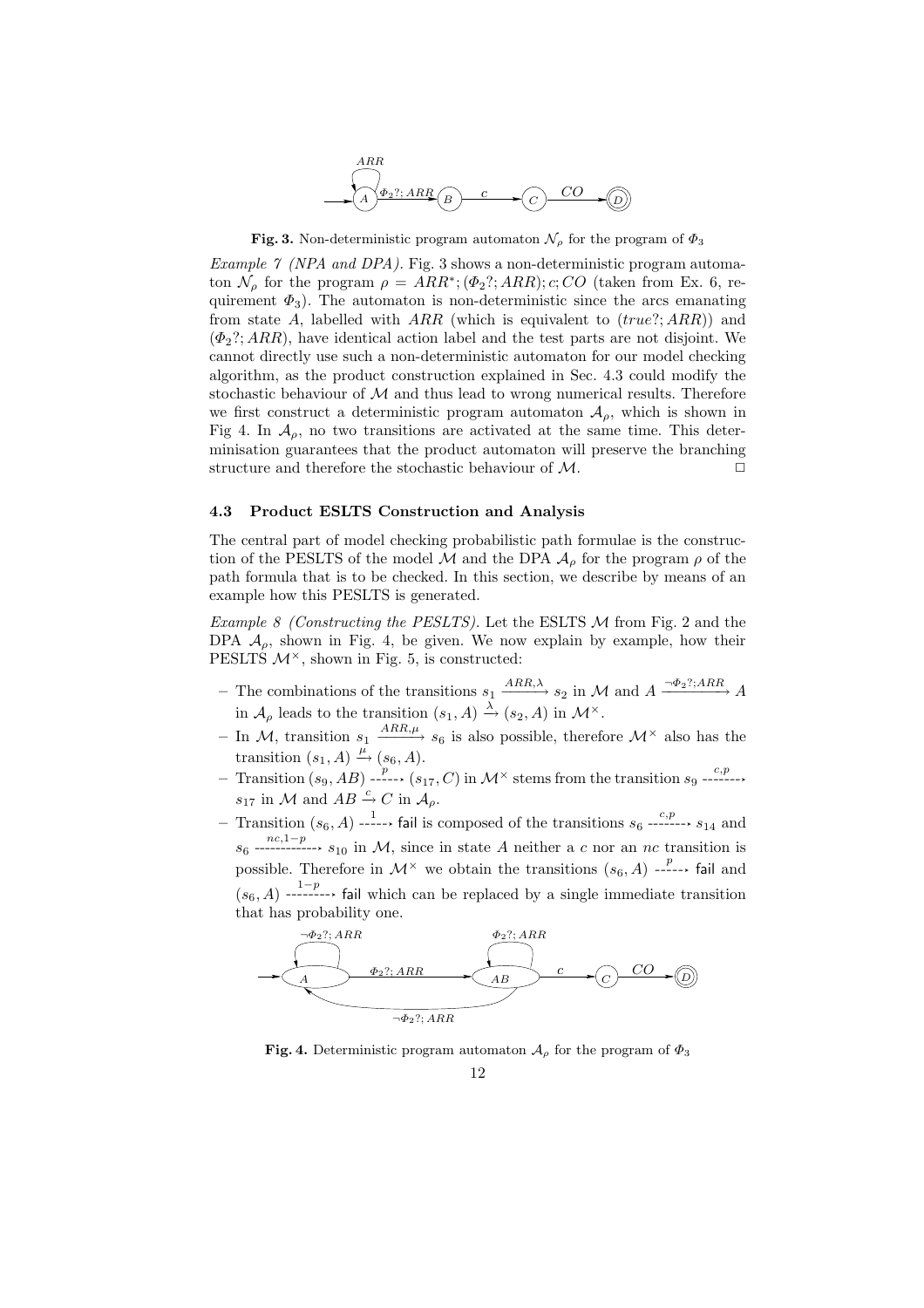

Fig. 5. Product ESLTS  $\mathcal{M}^{\times}$ 

#### PSfrag replacements

κ

κ

- In state C there is a transition  $C \stackrel{CO}{\longrightarrow} D$ , where D is an accepting state, and in M there is a transition  $s_{17} \xrightarrow{CO,\gamma} s_5$ . In  $\mathcal{M}^{\times}$  this leads to transition  $(s_{17}, C) \xrightarrow{\gamma}$  succ, which stems from the fact that the automaton goal state D is accepting and that the goal state  $s_5$  of the ESLTS satisfies  $\Psi$  = true, i.e. state  $(s_5, D)$  satisfies the conditions of Sec. 4.1, item 3(a).

After the product ESLTS  $\mathcal{M}^{\times}$  has been constructed, its vanishing states are  $e^{i\theta}$ <sup>1 – p</sup>eliminated. We explain this elimination by means of the example:

Example 9 (Elimination of vanishing states). Let the PESLTS  $\mathcal{M}^{\times}$  from Fig. 5 be given. The vanishing states  $(s_6, A)$ ,  $(s_7, A)$ ,  $(s_8, A)$  and  $(s_9, AB)$  are eliminated, thereby redirecting their incoming arcs to the respective successor states<sup>2</sup> and weighing them with the corresponding probabilities. This leads to the labelled CTMC  $\mathcal{M}^*$  shown in Fig. 6.



Fig. 6.  $\mathcal{M}^*$ : Result of the elimination of vanishing states

#### 4.4 Complexity

It is known that the time complexity of model checking CSL is linear in the number of transitions of the model, the uniformisation rate (determined by the largest exit rate of any state of the model), and the involved time bound [6]. For model checking IM-SPDL probabilistic path formulae, a product transition system must be constructed first whose size, in the worst case, is the product of the original model and the program automaton at hand. However, in spite

<sup>&</sup>lt;sup>2</sup> In general, sequences and even cycles of immediate transitions are possible, which situation can be handled by several published elimination algorithms.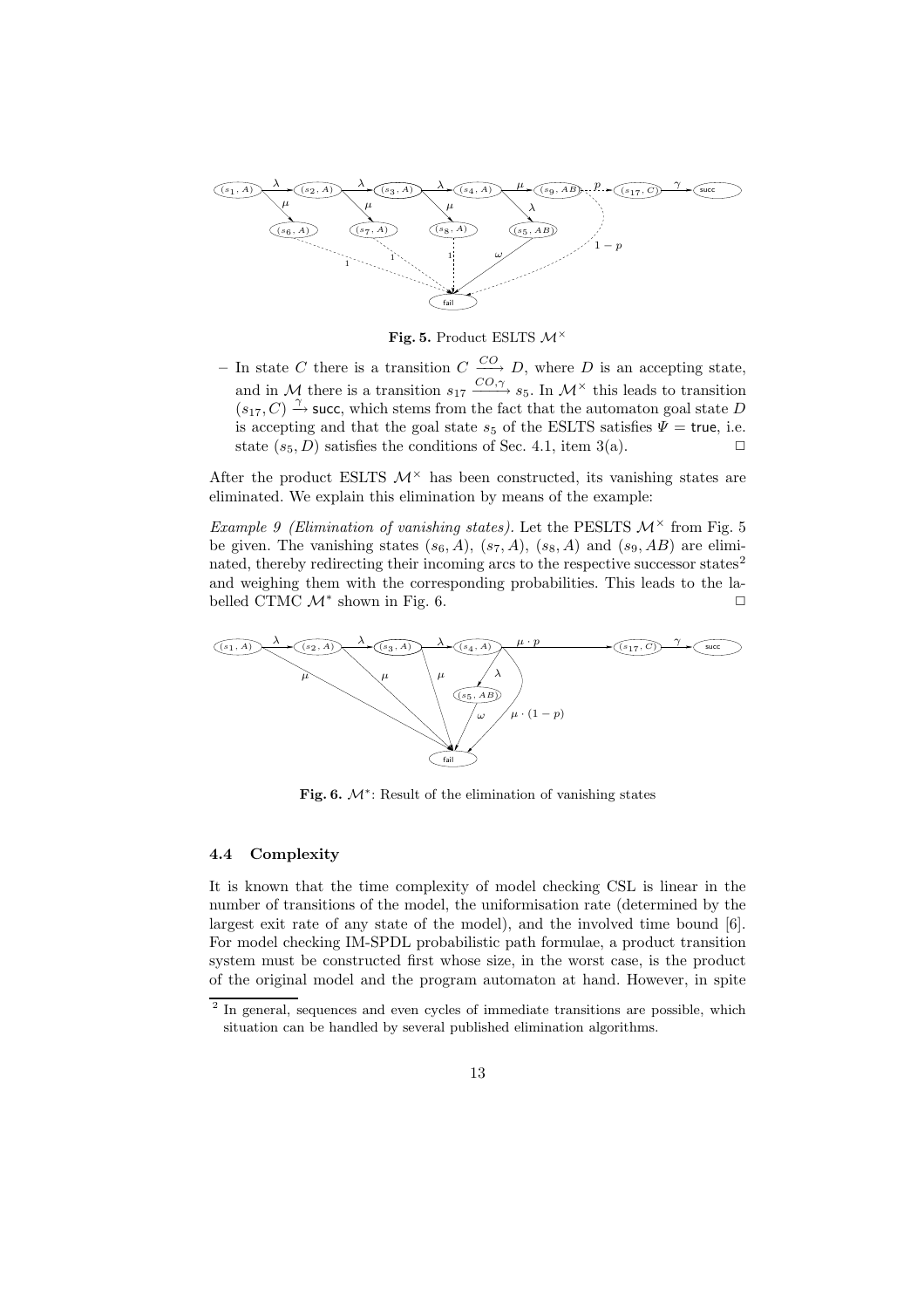of this potential blow-up of the state space, in most practical cases (like the ones in Sec. 5) the product transition system remains small (even smaller than the original model), since the program automaton typically restricts the possible behaviour of the original model and only the reachable portion of the product transition system needs to be constructed.

## 5 Empirical Results

This section presents empirical results of model checking IM-SPDL requirements, obtained with the help of the tool CASPA [19] which we have recently extended by model checking features.

#### 5.1 The Tool CASPA

In CASPA the system to be checked is specified with the help of a stochastic process algebra (SPA) language, which is augmented by constructs for describing performability requirements as well as classical performance and dependability measures. Fig. 7 shows the building blocks of CASPA and their interaction. CASPA is a fully symbolic model checker, i.e. it relies completely on multi-terminal binary decision diagrams (MTBDDs), both for representing the transition system and for implementing the verification algorithms. In our experience, MTBDDs are superior to explicit representations in that they enable the compact storage of very large state spaces, where the symbolic representation of the ESLTS from the SPA specification can be generated very efficiently [16]. The use of MTBDDs thus enables the generation and storage of state spaces whose sizes are prohibitive in case of explicit storage schemes. Using extensions of MTBDDs and efficient algorithms for numerical analysis, as implemented in the tool PRISM [20], it is possible to analyse very large systems.

#### 5.2 Case Studies

Fault-tolerant Packet Collector We check the path-based requirements  $\Phi_1$ and  $\Phi_3$  from Ex. 6. Table 1 shows the model checking times<sup>3</sup> for different values of the model parameter n. Columns "States  $\mathcal{M}^*$ " denote the number of states of the final transition system  $\mathcal{M}^*$ , obtained by eliminating the vanishing states from the respective product transition system  $\mathcal{M}^{\times}$ . For the model checking of  $\Phi_1$  and  $\Phi_3$ , most of the time is needed for generating the product ESLTS, since the times for constructing the DPA and for eliminating the vanishing states were found to be negligible.

For  $\Phi_1$  the number of states for the PESLTS is about half the number of states of the original model because the requirement states that either all packets should be error-free or at most one packet may contain an incorrectable error. Likewise,

<sup>3</sup> All execution times are given in seconds, measured on a 3.0 GHz Pentium IV with 1GB of memory, running SuSe Linux 9.0.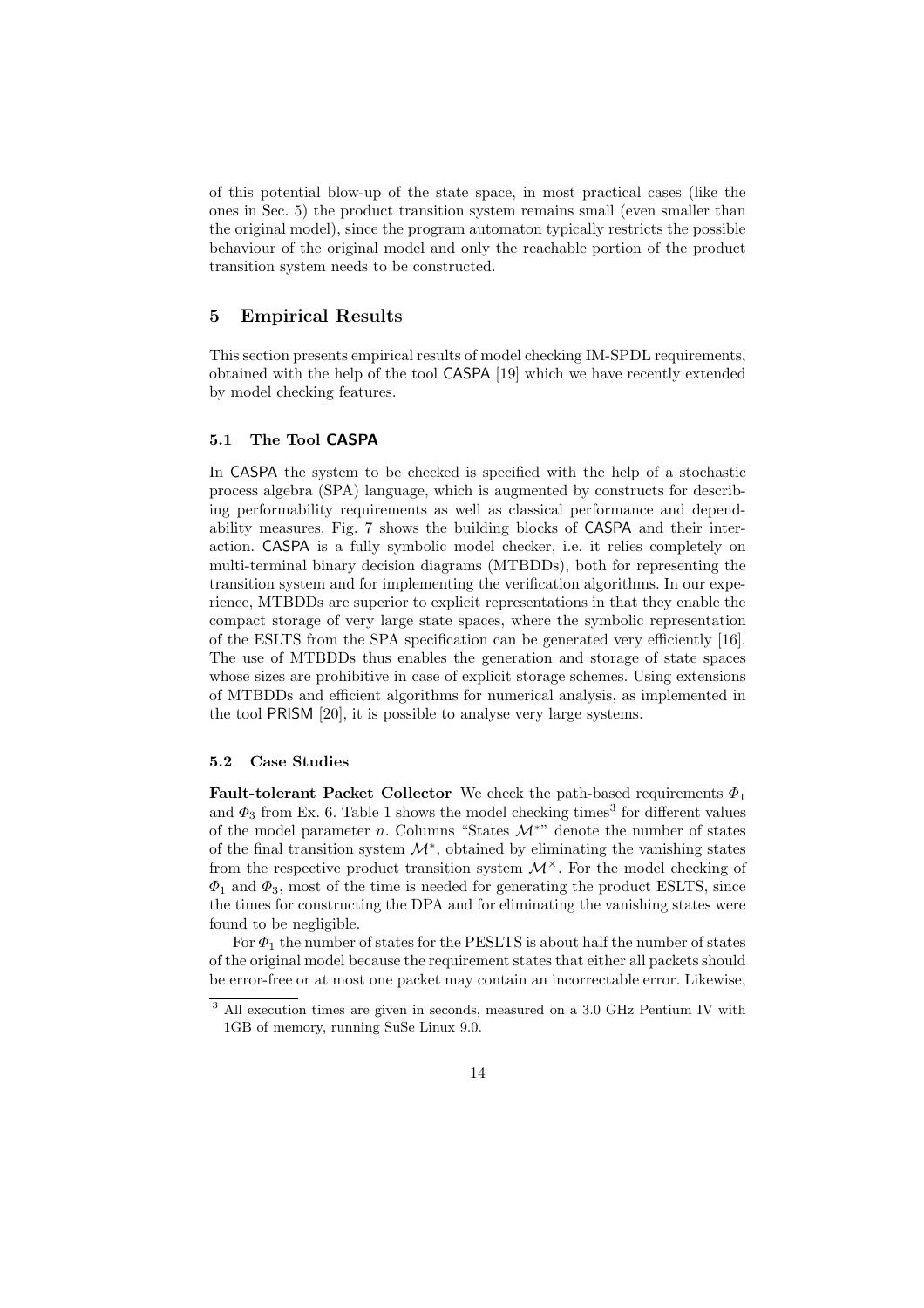

Fig. 7. Architecture of CASPA

| n:    | States:        | $\Phi_1$                                                                                      |       |      | $\varphi$ |       |      |
|-------|----------------|-----------------------------------------------------------------------------------------------|-------|------|-----------|-------|------|
|       |                | States $\mathcal{M}^*$ : Gen. Time: N.A. Time: States $\mathcal{M}^*$ : Gen. Time: N.A. Time: |       |      |           |       |      |
| 5,000 | 20,001         | 10,002                                                                                        | 1.69  | 0.32 | 5,003     | 1.80  | 0.11 |
|       | 15,000 60,001  | 30,002                                                                                        | 6.09  | 1.08 | 15,003    | 6.70  | 0.32 |
|       | 30,000 120,001 | 60,002                                                                                        | 13.72 | 2.20 | 30,003    | 14.59 | 0.68 |
|       | 50,000 200,001 | 100,002                                                                                       | 25.88 | 3.57 | 50,003    | 28.12 | 1.16 |

**Table 1.** Model checking statistics for fault-tolerant packet collector for  $\Phi_1$  and  $\Phi_3$ 

we observe that for  $\Phi_3$  the number of states of the PESLTS is also smaller than for the original model. This is due to the fact that we are only interested in the paths that result from a single correctable error that occurs in the last packet to be received. This restricts the number of states, as all other transitions not being labelled with the appropriate actions in the respective states can be redirected to a single absorbing error state.

According to Table 1, the numerical analysis (N.A.) times are small compared to the generation times. However, model checking of  $\Phi_1$  consumes more time than that of  $\Phi_3$  because the number of states of the PESLTS is larger for  $\Phi_1$  (but the construction times for both PESLTSs are roughly the same).

Kanban System The Kanban manufacturing system was first described as a generalised stochastic Petri net in [9]. We consider a Kanban system with four cells, a single type of Kanban cards and the possibility that some workpieces may need to be reworked (i.e. moved back to the same cell).

The Kanban system demonstrates the usefulness of symbolic data structures for representing large state spaces. Table 2 gives the model statistics, where the scaling parameter *n* denotes the number of Kanban cards. For  $n = 12$  and a reachable state space of more than 5.5 billion states only 32, 324 MTBDD nodes are required. Generating the state space from the given SPA specification and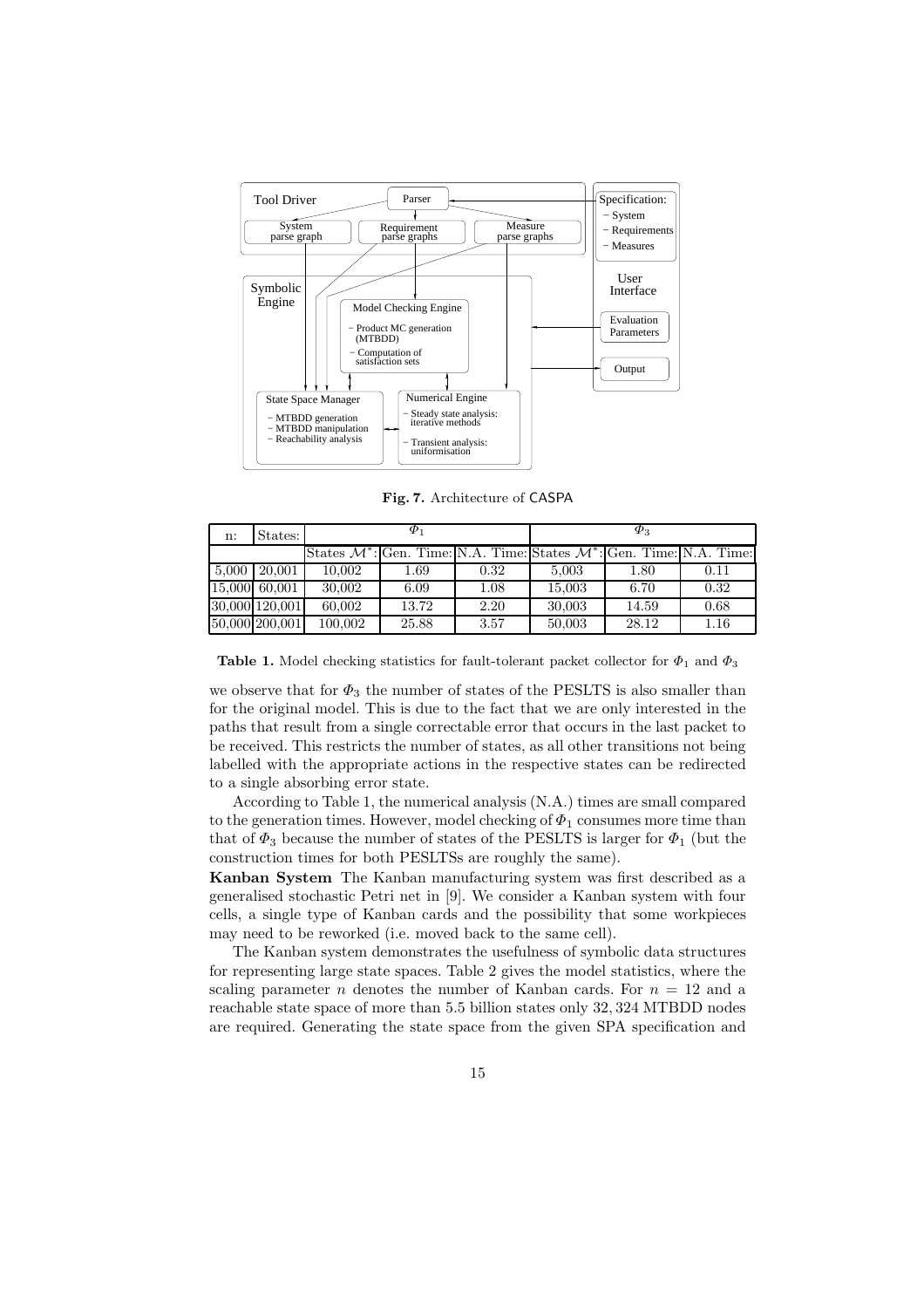| $n$ :          |                                |                               | States: Transitions: Model Gen. Time: MTBDD Nodes: |        |
|----------------|--------------------------------|-------------------------------|----------------------------------------------------|--------|
| 5              | 2,546,432                      | $2.446e+07$                   | 0.42                                               | 5,392  |
| 6              |                                | $11,261,376$ $1.15709e+08$    | 0.94                                               | 8,086  |
| $\overline{7}$ |                                | $41,644,800$ $4.45046$ e + 09 | 1.59                                               | 10,389 |
|                | $10 1,005,927,208 1.20322e+10$ |                               | 8.37                                               | 23,245 |
|                | $11 2,435,541,472 2.98062e+10$ |                               | 12.90                                              | 27,425 |
|                | 12 5,519,907,575 6.88839e+10   |                               | 17.22                                              | 32,324 |

Table 2. Model statistics for the Kanban system

restricting it to its reachable portion takes only about 17 seconds in case of  $n = 12$ . Consider the following requirements (only textual definitions are given):

- $-\Phi_1$ : The probability, that within t time units a single workpiece needs exactly three reworks, should be below  $p$ .
- $-\Phi_2$ : The requirement, that a job needs three reworks in the first cell and zero reworks in the second cell within a given time bound, should be satisfied with a probability of  $p$ ?
- $-\Phi_3$ : The steady-state probability that cell 3 or 4 is blocked, i.e. the maximum number of Kanban cards is reached, should be below p.

From the results given in Table 3 we observe that for requirements  $\Phi_1$  and  $\Phi_2$ the state space of the PESLTS is dramatically smaller than that of the original system, which stems from the fact that in both cases only very specific paths in the system are of interest. The table also gives the generation time for the PESLTS for  $\Phi_1$  and  $\Phi_2$  with varying n. For  $\Phi_3$  the state space size is the same as for the original model, since in case of a steady-state requirement no PESLTS has to be generated. For  $\Phi_1$  and  $\Phi_2$  the numerical analysis time is small compared to the generation time (because the size of the PESLTS is very small). For  $\Phi_3$ numerical analysis for the cases  $n > 10$  was not feasible (indicated by "-" in the table), since the allocation of a solution vector in main memory for more than one billion states is not possible on a common workstation, not to speak of the solution time.

| n: | $\varphi_1$ |                                                                                                                      |             | $\varphi_2$ |       |                  |       |        |
|----|-------------|----------------------------------------------------------------------------------------------------------------------|-------------|-------------|-------|------------------|-------|--------|
|    |             | States $\mathcal{M}^*$ : Gen. Time : N.A. Time: States $\mathcal{M}^*$ : Gen. Time: N.A. Time: Gen. Time: N.A. Time: |             |             |       |                  |       |        |
| 5  | 44          | 0.39                                                                                                                 | $< 10^{-6}$ | 42          | 0.19  | $< 10^{-6}$      | 0.42  | 164    |
|    | 53          | 0.91                                                                                                                 | $< 10^{-6}$ | 53          | 0.93  | $< 10^{-6}$      | 0.94  | 1093   |
|    | 62          | 1.71                                                                                                                 | $< 10^{-6}$ | 54          | 1.91  | $\sqrt{10^{-6}}$ | 1.59  | 75,600 |
| 10 | 89          | 7.76                                                                                                                 | 0.01        | 108         | 7.71  | 0.03             | 8.37  |        |
|    | 98          | 12.88                                                                                                                | 0.03        | 119         | 11.46 | 0.04             | 12.90 |        |
| 12 | $107\,$     | 16.03                                                                                                                | 0.05        | 130         | 17.89 | 0.09             | 17.22 |        |

Table 3. Model checking statistics for Kanban for  $\Phi_1$  to  $\Phi_3$ 

Fault-tolerant Multi Computer System (FTMCS) This computer system, originally described in [23], comes in different configurations, thereby achieving different degrees of fault-tolerance (due to the replication of certain components). For example, configuration  $C1$  has three computers and three memory modules of which at least one must be operational for the entire system to be operational.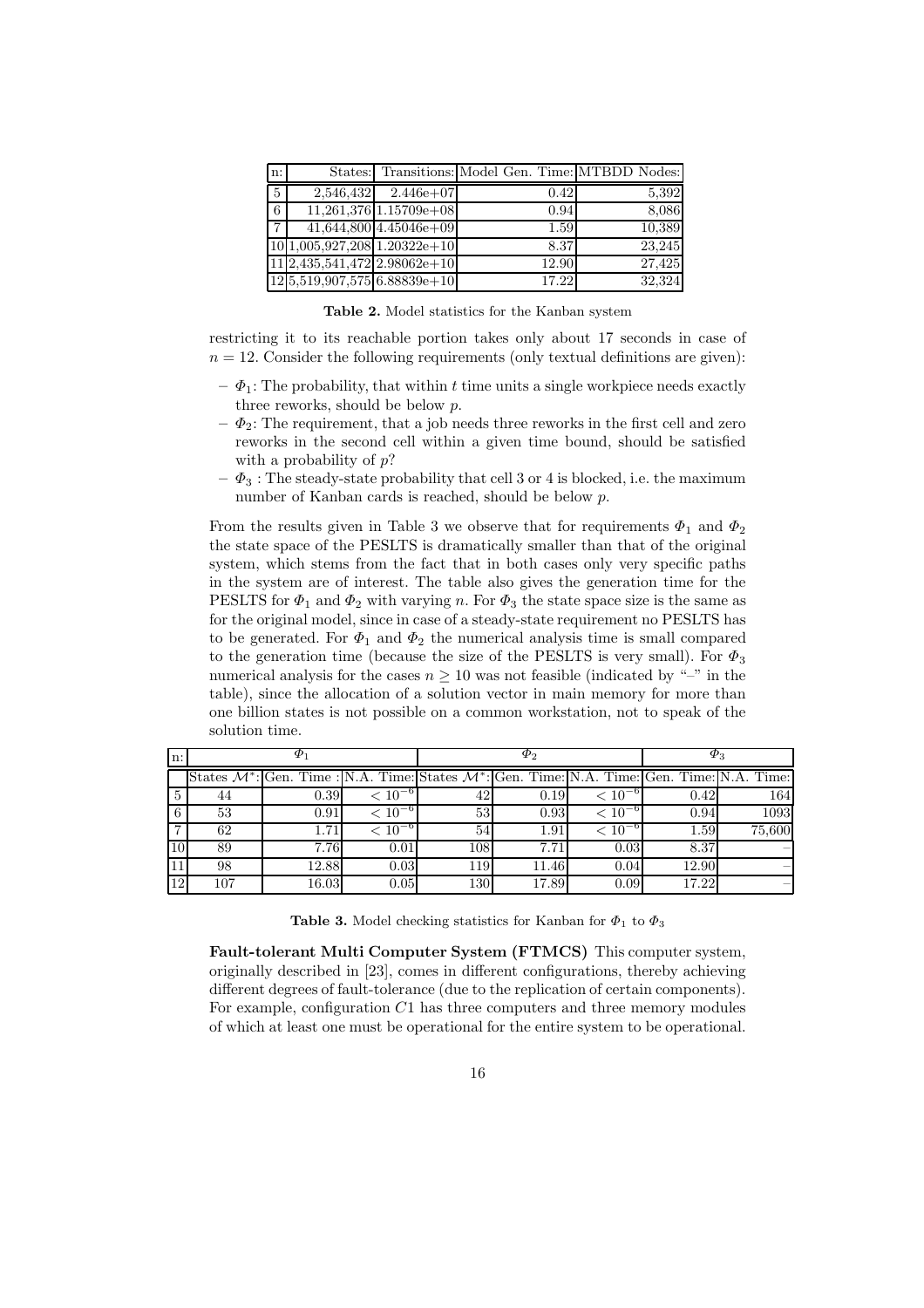| Config.: States: |         |       |                                                |             |  |
|------------------|---------|-------|------------------------------------------------|-------------|--|
|                  |         |       | States $\mathcal{M}^*$ : Gen. Time: N.A. Time: |             |  |
| C1               | 753,664 | 4,098 | 0.06                                           | 0.02        |  |
| C2               | 2.152   | 33    | 0.02                                           | $< 10^{-6}$ |  |
| C <sub>3</sub>   |         | 11    | 0.01                                           | $< 10^{-6}$ |  |
|                  | 123,760 | 134   | 0.03                                           |             |  |

**Table 4.** Model checking statistics for FTMCS for  $\Phi$ 

Requirement  $\Phi$  which we check here, a time-bounded probabilistic path formula, describes a system failure which is only due to memory failures, no failures of other components shall contribute to this situation. Table 4 shows that, for all considered configurations, the state space size of  $\mathcal{M}^*$  is very small compared to the size of the system, since only a very restricted number of paths is of interest, such that many transitions are redirected to the absorbing failure state.

## 6 Conclusions and Future Work

In this paper, we have introduced the logic IM-SPDL, a state- and actionoriented logic whose semantic model contains both Markovian and immediate transitions. We have shown how the model checking of IM-SPDL path formulae can be carried out with the help of a product transition system construction. The papers also presented some empirical results, obtained with our tool CASPA, which showed the feasibility and efficiency of the proposed method in spite of the theoretical worst-case complexity of the model checking algorithm.

As future work, it would be interesting to check whether the validity of IM-SPDL is invariant with respect to some notion of bisimulation, as is the case for other stochastic temporal logics. Such a result would enable reductions of the state space prior to model checking, which could be of great value, in particular in connection with compositional model checking approaches. We also plan to extend IM-SPDL with random time bounds, i.e. we intend to replace the fixed time bounds by time bounds whose value is drawn from a random variable.

## References

- 1. M. Ajmone Marsan, G. Balbo, and G. Conte. A Class of Generalized Stochastic Petri Nets for the Performance Evaluation of Multiprocessor Systems. ACM Transactions on Computer Systems, 2(2):93–122, May 1984.
- 2. M. Ajmone Marsan, G. Balbo, G. Conte, S. Donatelli, and G. Franceschinis. Modelling with Generalized Stochastic Petri Nets. Wiley, 1995.
- 3. A. Aziz, K. Sanwal, V. Singhal, and R. Brayton. Verifying continuous time Markov chains. In R. Alur and T.A. Henzinger, editors, Computer-Aided Verification, volume LNCS 1102, pages 146–162. Springer, 1996.
- 4. C. Baier, L. Cloth, B. Haverkort, M. Kuntz, and M. Siegle. Model Checking Action- and State-labelled Markov Chains. In Int. Conf. on Dependable Systems and Networks: Performance and Dependability Symposium, pages 701–710. IEEE Computer Society Press, 2004.
- 5. C. Baier, B. Haverkort, H. Hermanns, and J.-P. Katoen. On the logical characterisation of performability properties. In ICALP, pages 780–792. Springer, LNCS 1853, 2000.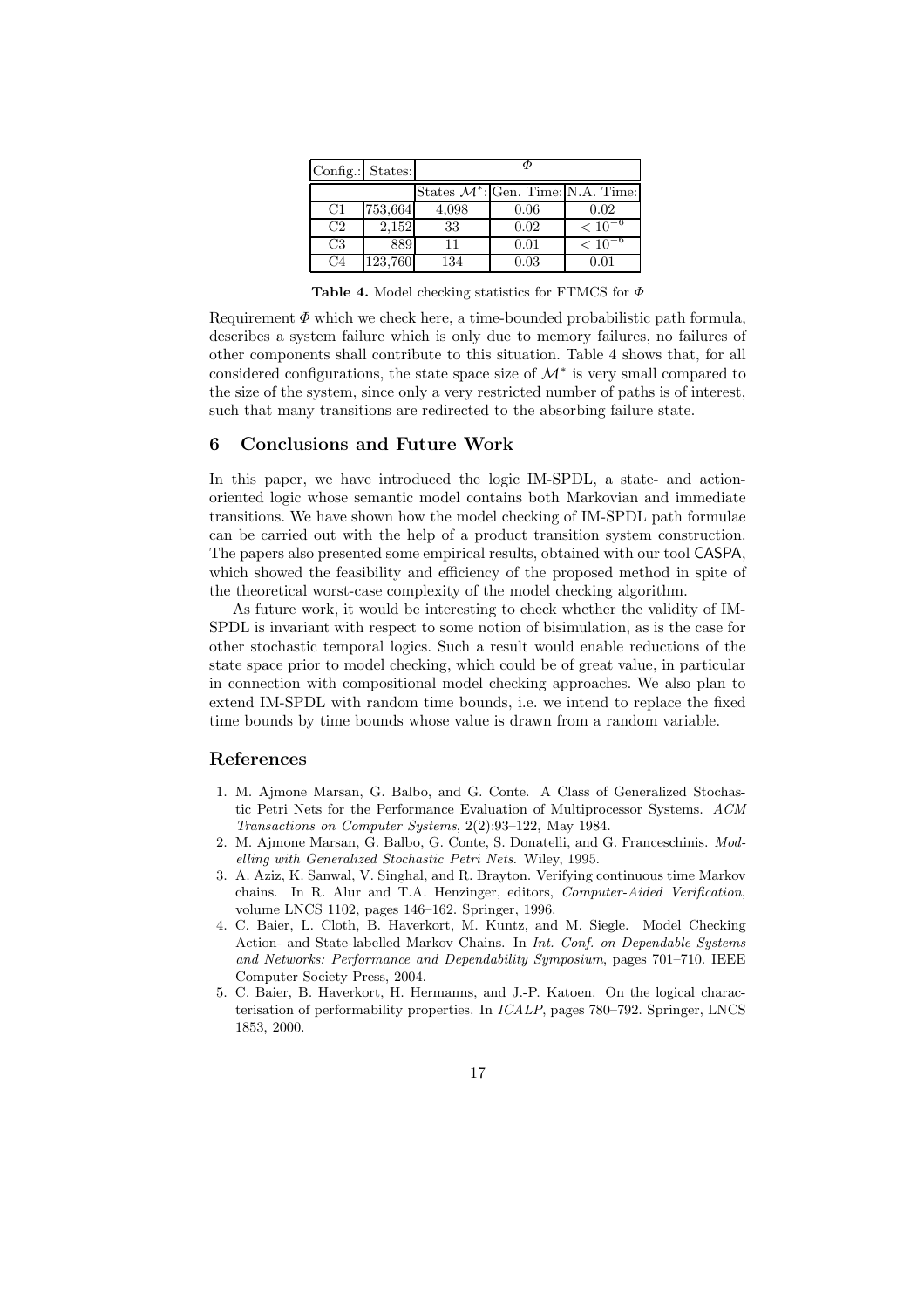- 6. C. Baier, B. Haverkort, H. Hermanns, and J.P. Katoen. Model-Checking Algorithms for Continuous-Time Markov Chains. IEEE Trans. Software Eng., 29(7):1– 18, July 2003.
- 7. C. Baier, J.-P. Katoen, and H. Hermanns. Approximate Symbolic Model Checking of Continuous-Time Markov Chains. In J.C.M. Baeten and S. Mauw, editors, Conurrency Theory, volume LNCS 1664, pages 146–162. Springer, 1999.
- 8. M. Bernardo and R. Gorrieri. A Tutorial on EMPA: A Theory of Concurrent Processes with Nondeterminism, Priorities, Probabilities and Time. Theoretical Computer Science, 202:1–54, 1998.
- 9. G. Ciardo and M. Tilgner. On the use of Kronecker operators for the solution of generalized stochastic Petri nets. Technical Report 96-35, ICASE, 1996.
- 10. D. Deavours, G. Clark, T. Courtney, D. Daly, S. Derisavi, J. Doyle, W.H. Sanders, and P. Webster. The Moebius Framework and its Implementation. IEEE Transactions on Software Engineering, 28(10):956–969, 2002.
- 11. M. Fischer and R. Ladner. Propositional dynamic logic of regular programs. J. Comput. System Sci., 18:194–211, 1979.
- 12. H. Hermanns. Interactive Markov Chains and the Quest for Quantified Quality. Springer, LNCS 2428, 2002.
- 13. H. Hermanns, U. Herzog, U. Klehmet, V. Mertsiotakis, and M. Siegle. Compositional performance modelling with the TIPPtool. Performance Evaluation, 39(1-4):5–35, January 2000.
- 14. H. Hermanns, J.-P. Katoen, J. Meyer-Kayser, and M. Siegle. Implementing a Model Checker for Performability Behaviour. In Proc. Fifth Int. Workshop on Performability Modeling of Computer and Communication Systems (PMCCS-5), pages 110–115, Erlangen, Germany, 2001.
- 15. H. Hermanns, J.P. Katoen, J. Meyer-Kayser, and M. Siegle. Towards model checking stochastic process algebra. In Integrated Formal Methods, volume LNCS 1945, pages 420–439. Springer, 2000.
- 16. M. Kuntz and M. Siegle. Deriving symbolic representations from stochastic process algebras. In Process Algebra and Probabilistic Methods, Proc. PAPM-PROBMIV'02, pages 188–206. Springer, LNCS 2399, 2002.
- 17. M. Kuntz and M. Siegle. A Stochastic Extension of the Logic PDL. In Sixth Int. Workshop on Performability Modeling of Computer and Communication Systems  $(PMCCS-6)$ , pages 58–61, 2003.
- 18. M. Kuntz and M. Siegle. A Stochastic Extension of the Logic PDL. Technical Report 2004-5, Universität der Bundeswehr München, Dept. of Computer Science, 2004. (http://fakinf.informatik.unibw-muenchen.de/ ∼msiegle/PAPERS/TR 2004 5.ps.gz).
- 19. M. Kuntz, M. Siegle, and E. Werner. CASPA A Tool for Symbolic Performance and Dependability Evaluation. In Proceedings of EPEW'04 (FORTE satellite workshop), pages 293 – 307. Springer, LNCS 3236, 2004.
- 20. M. Kwiatkowska, G. Norman, and D. Parker. Probabilistic symbolic model checking with PRISM: A hybrid approach. International Journal on Software Tools for Technology Transfer (STTT), 6(2):128–142, 2004.
- 21. J. Meyer-Kayser. Verifikation stochastischer prozessalgebraischer Modelle mit aCSL+. Technical Report IB 01/03, Universität Erlangen-Nürnberg, Institut für Informatik 7, 2003 (in German).
- 22. W.D. Obal and W.H. Sanders. State-space support for path-based reward variables. Performance Evaluation, 35(3-4):233–251, 1999.